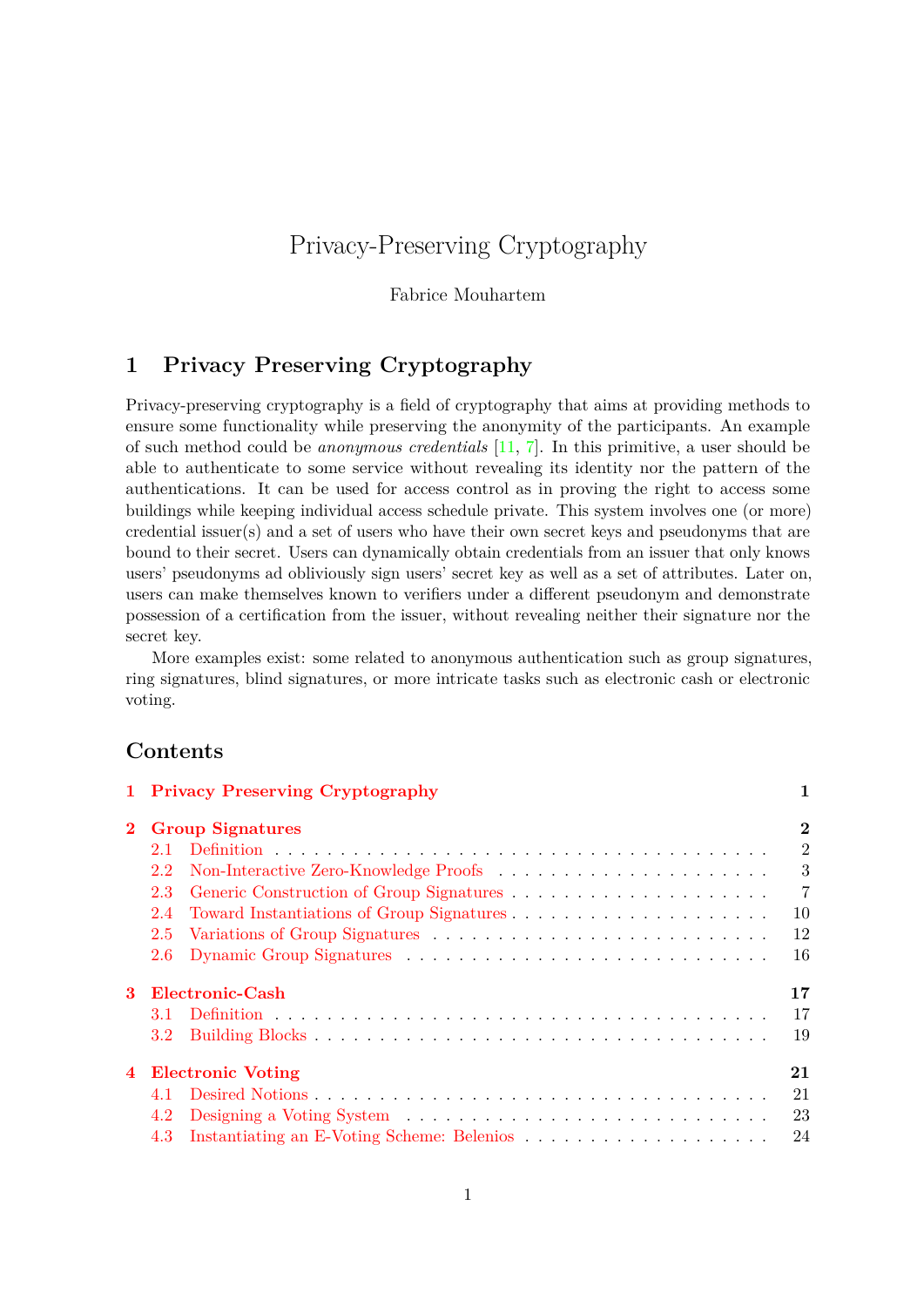## <span id="page-1-0"></span>**2 Group Signatures**

## <span id="page-1-1"></span>2.1 Definition

In this section we will use the example of group signatures to work on privacy-based primitives.

Group signatures was coined by Chaum and Van Heyst [\[12\]](#page-26-1) and later formalised by Bellare Micciancio and Warinschi [\[2\]](#page-25-1) in the *static* setting where the group is defined *once-and-for-all* at the setup phase. This model was later extended for dynamically growing groups concurrently by Bellare, Shi and Zhang and Kiayias and Yung [\[3,](#page-25-2) [19\]](#page-26-2).

A dynamic group signature is a protocol enabling users to sign a message on behalf of a group it priorly enrolled while remaining anonymous inside this group. Moreover, in case of conflicts, an opening authority is able to lift anonymity of problematic signatures using its own secret information. As an application, we can consider anonymous access control as in public transportation. Indeed, a public transport company only needs to check whether a user possesses a valid subscription or not. Thus, when a user subscribes to the public transport system, it joins the group. Later on, when a user commutes, it signs a challenge, for instance the timestamp of entry, and the correct verification of the signature means that it is allowed to travel. In case of problem, it is then possible to a third party, for instance law enforcement, to deanonymise signatures to know who was in the public transport at this time.

To begin with, we will consider the case of static groups.

**Definition 1** (Group Signatures). A (static) group signature is a tuple of 4 algorithms (Setup*,* Sign*,*Verify*,* Open) acting as follows:

- **Setup**( $1^{\lambda}$ , N): this algorithm takes as inputs the security parameter  $\lambda$  and the number of users *N* and outputs the group public key gpk, secret keys  $(gsk[i])_{i=1}^N$  and the opening key ok.
- **Sign**(gsk[i], m): it takes as inputs a user secret key gsk[i], a message m to be signed and outputs a signature  $\sigma$ .
- **Verify**(gpk,  $m, \sigma$ ): given a message  $m$ , a signature  $\sigma$  and the group public key gpk, this algorithm returns true or false.
- **Open**(ok, m,  $\sigma$ ): given the opening key ok, a message m and a signature  $\sigma$ , this algorithm returns an identity *i* or an error message ⊥.

These algorithms act as their names suggest it. We now need to define the security notions that are wanted for this constructions. Bellare, Shi and Zhang and Kiayias and Yung [\[3,](#page-25-2) [19\]](#page-26-2) boiled down the security of the scheme to the following properties beside correctness: firstly the identity of the users is protected by *anonymity*, which states that without the opening key, it is impossible to tell who provided a valid signature. Then, there is the *traceability*, which is the security of the system against malicious users even if they colludes with the authorities. In other words, it is impossible to provide a valid signature that cannot be traced back by the opening algorithm. More formally, theses notions are defined as follows.

CORRECTNESS. A group signature is said to be *correct* if for any integer *N*, any gpk,  $(gsk[i])_{i=1}^N$ obtained from the Setup algorithm, any message *m* and index  $i \in [1, N]$ , it holds that

 $Verify(gpk, Sign(gsk[i], m)) = true$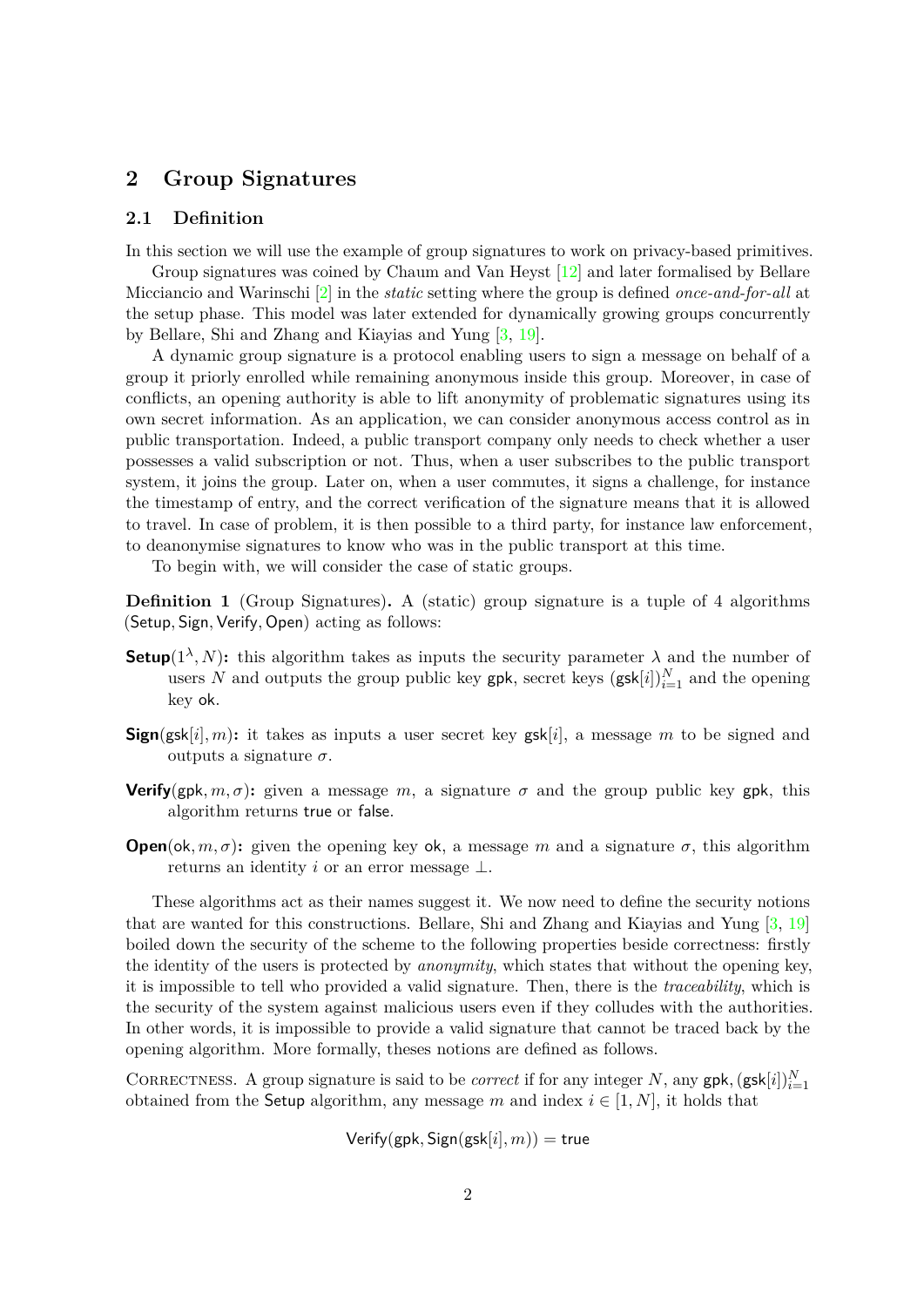



<span id="page-2-1"></span>Figure 1: The traceability game

Traceability. A group signature is *traceable* if no probabilistic polynomial-time (PPT) algorithm can win the traceability game described in Figure [1](#page-2-1) with non-negligible probabilities. This winning probability is also denoted by advantage.

(Full-)Anonymity. A group signature is *fully-anonymous* if for all PPT algorithms, the following advantage with respect to the anonymity game in Figure [2](#page-3-0) is negligible where  $\mathsf{Adv}^{\text{anon}}(\lambda) \triangleq \left| \Pr[d=1 \mid \text{Experiment}_{\text{anon}}^1] - \Pr[d=1 \mid \text{Experiment}_{\text{anon}}^0] \right|$ .

### <span id="page-2-0"></span>**2.2 Non-Interactive Zero-Knowledge Proofs**

Alongside with a formal definition for group signatures, Bellare, Micciancio and Warinschi proposed a generic construction for group signatures that rely on an existentially unforgeable signature scheme, a public-key encryption scheme and non-interactive zero-knowledge proofs.

Given an NP-language  $\mathcal{L} = \{(x, w)\}\$ , a non-interactive zero-knowledge proofs enables proving statements on  $(x, w) \in \mathcal{L}$  being given *x*.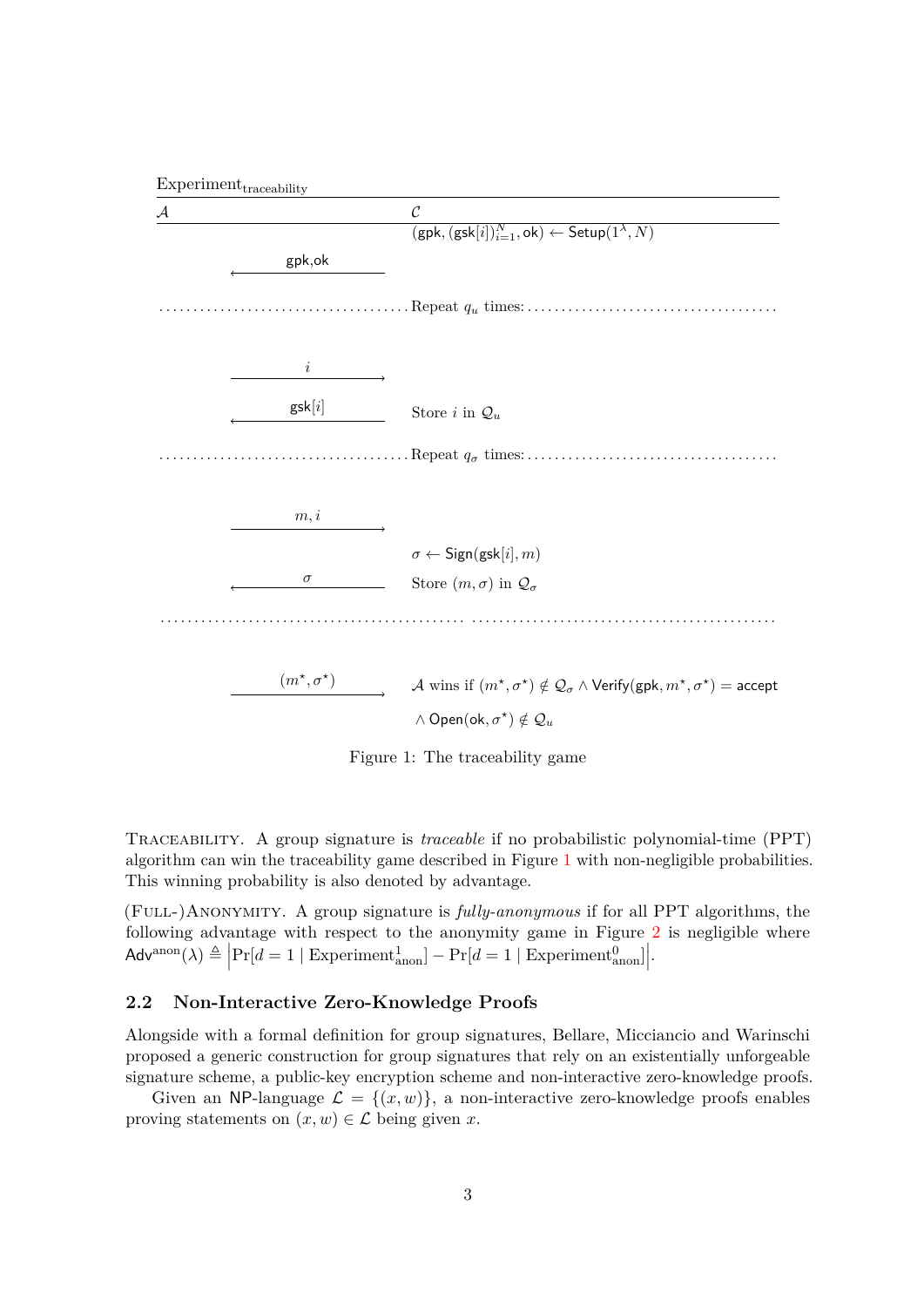

<span id="page-3-0"></span>Figure 2: The anonymity game

**Definition 2** (Non-Interactive Zero-Knowledge Proofs). A non-interactive zero-knowledge (NIZK) proof system on an NP language  $\mathcal L$  is a tuple of algorithms (Setup, Prove, Verify) such that:

**Setup**(1<sup> $\lambda$ </sup>): Given a security parameter  $\lambda$ , this algorithm returns a common reference string crs.

**Prove**(crs, x, w): From an element x and its corresponding witness w, output a proof  $\pi$ .

**Verify**(crs, x,  $\pi$ ): This algorithm inputs an element x and a proof  $\pi$  and outputs either accept or reject.

The security of NIZK proofs is defined using the correctness notion of *completeness*, the soundness, which is the security of the verifier against dishonest provers who want to provide a proof *π* without knowing a witness *w*, and the *zero-knowledgeness*, which on the other hand models the security of the prover which wants no information to be leaked besides the validity of the statement against (potentially) malicious verifiers.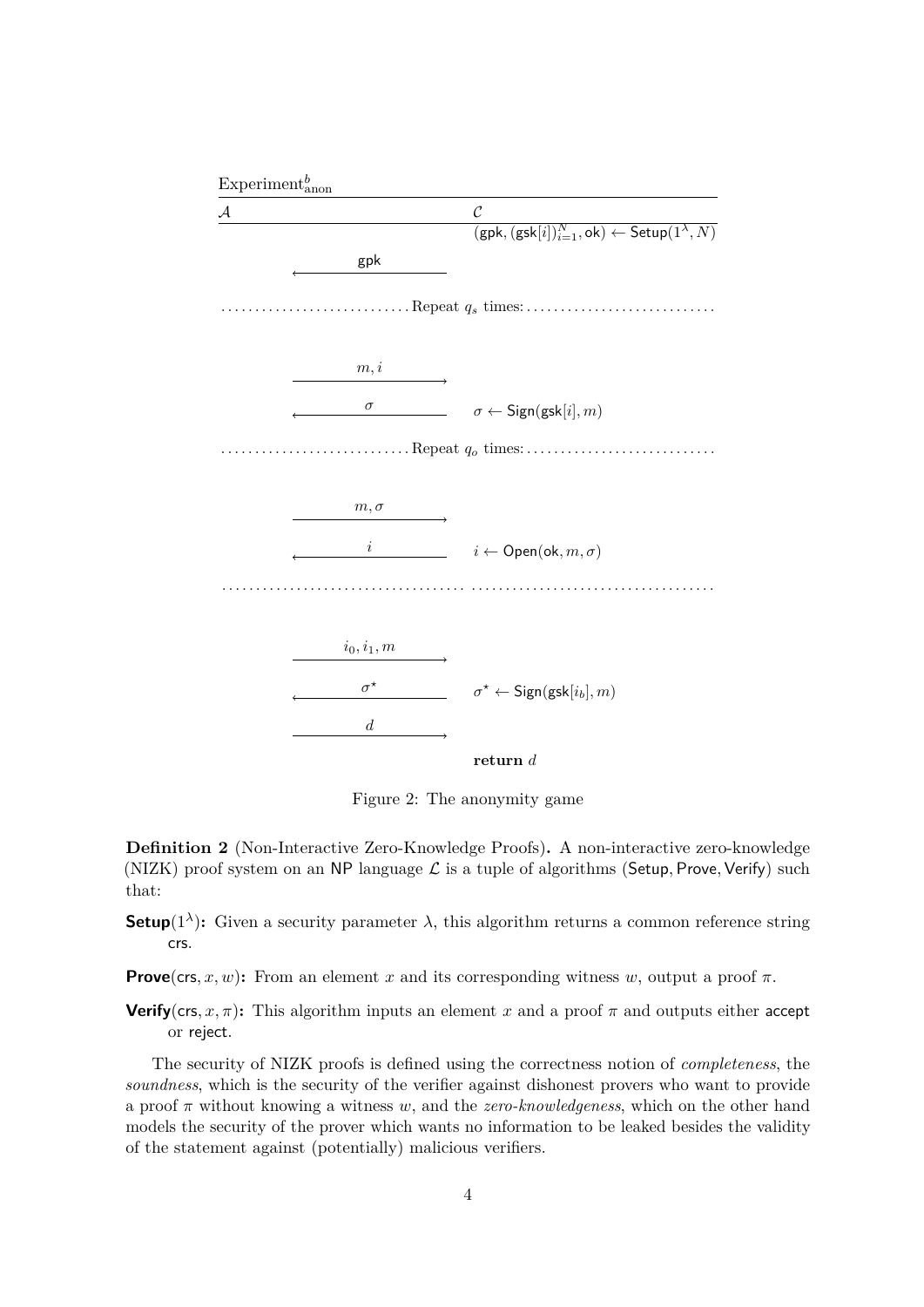COMPLETENESS. A non-interactive proof system on language  $\mathcal L$  is *complete* if for any crs  $\leftarrow$ Setup( $1^{\lambda}$ ), any  $(x, w) \in \mathcal{L}$  it holds that Verify(crs, x, Prove(crs, x, w)) = accept

SOUNDNESS. A non-interactive proof system on language  $\mathcal L$  is *sound* if for any security parameter  $\lambda$ , any (possibly corrupted or unbounded) prover  $\hat{P}$ , for any  $x \notin \mathcal{L}$ , the following probability is negligible in *λ*:

$$
\Pr\left[\mathsf{crs} \hookleftarrow \mathcal{U}(\{0,1\}^{p(\lambda)}); \pi \leftarrow \widehat{\mathsf{P}}(\mathsf{crs},x); \mathsf{Verify}(\mathsf{crs},\pi,x) = \mathsf{accept}\right].
$$

In the case where  $\hat{P}$  is restricted to be a PPT algorithm, we say that we have an *argument* of knowledge.

ZERO-KNOWLEDGE. A non-interactive proof system on language  $\mathcal L$  is *zero-knowledge* if for any security parameter  $\lambda$ , there exists a simulator  $Sim = (S_1, S_2)$  such that  $S_1$  outputs a crs  $\in \{0,1\}^{p(\lambda)}$  and a state information  $\tau_{\text{crs}}$  on input  $\lambda$ , and  $S_2$  outputs a proof  $\pi$  from  $\tau_{\text{crs}}$  and *x*. Given  $(x, w) \in \mathcal{L}$  the two following distributions are computationally indistinguishable:

$$
\Big\{(\mathsf{crs},\pi)\mid (\mathsf{crs},\tau_\mathsf{crs})\leftarrow \mathsf{S}_1(\lambda), \pi\leftarrow \mathsf{S}_2(\tau_\mathsf{crs},x)\Big\}
$$

and

$$
\Big\{(\mathsf{crs},\pi)\mid \mathsf{crs} \hookleftarrow \mathcal{U}(\{0,1\}^{p(\lambda)}), \pi \leftarrow \mathsf{Prove}(\mathsf{crs},x,w) \Big\}.
$$

Moreover, for the security proof to hold in the case of the construction of group signatures we will consider, the following strengthening on NIZK proofs is required:

SIMULATION SOUNDNESS. A NIZK proof system is *simulation sound* if the soundness is verifier even under the view of simulated proofs.

*Remark.* Let us notice that without a crs, it is impossible to have NIZK for all NP. Indeed, let us assume that there exist a NIZK proof system  $(P, V)$  for a language  $\mathcal{L} \in \mathsf{NP}$ . Then we will see that it implies  $\mathcal{L} \in \text{BPP}$ .

To do this, let us construct a PPT algorithm  $\mathcal A$  that decides if  $x \in \{0,1\}^*$  is in  $\mathcal L$  or not. From the zero-knowledge property, we know that there is a PPT simulator that computes  $\pi \leftrightarrow \text{Sim}(1^{\lambda}, x)$  such that  $V(\pi, x) = 1$  with overwhelming probability (as it is distributed as a real proof). Moreover, from the soundness property, we know that the probability that  $V(\pi, x) = 1$  if  $x \notin \mathcal{L}$  is negligibly small. Therefore, A can simply run Sim on input x and check whether the proof is approved by the verifier or not, giving a probabilistic algorithm to decide if  $x \in \mathcal{L}$ .

We can also notice that in the presence of a crs, this proof does not hold, as it implicitly means that the simulator chooses the crs on the fly. However, in the presence of a crs, the soundness holds with respect to a *fixed* crs that is chosen beforehand (that the cheating prover cannot change). Hence the necessity either to have a crs or more generally interactions to have ZK that doesn't rely on set-up assumptions.

To construct NIZK arguments, we will use the Fiat-Shamir heuristic. This transformation uses a Σ-protocol and a hash function modeled as a random oracle.

**Definition 3** (Σ-protocol). A  $\Sigma$ -protocol  $(P, V)$  over an NP-language  $\mathcal{L}$  is a 3-round protocol  $(a, c, z)$  between a prover *P* possessing  $(x, w) \in \mathcal{L}$  and a verifier *V* knowing only *x*. The interaction starts with the prover sending a message to the verifier. The protocol should verify the following security properties: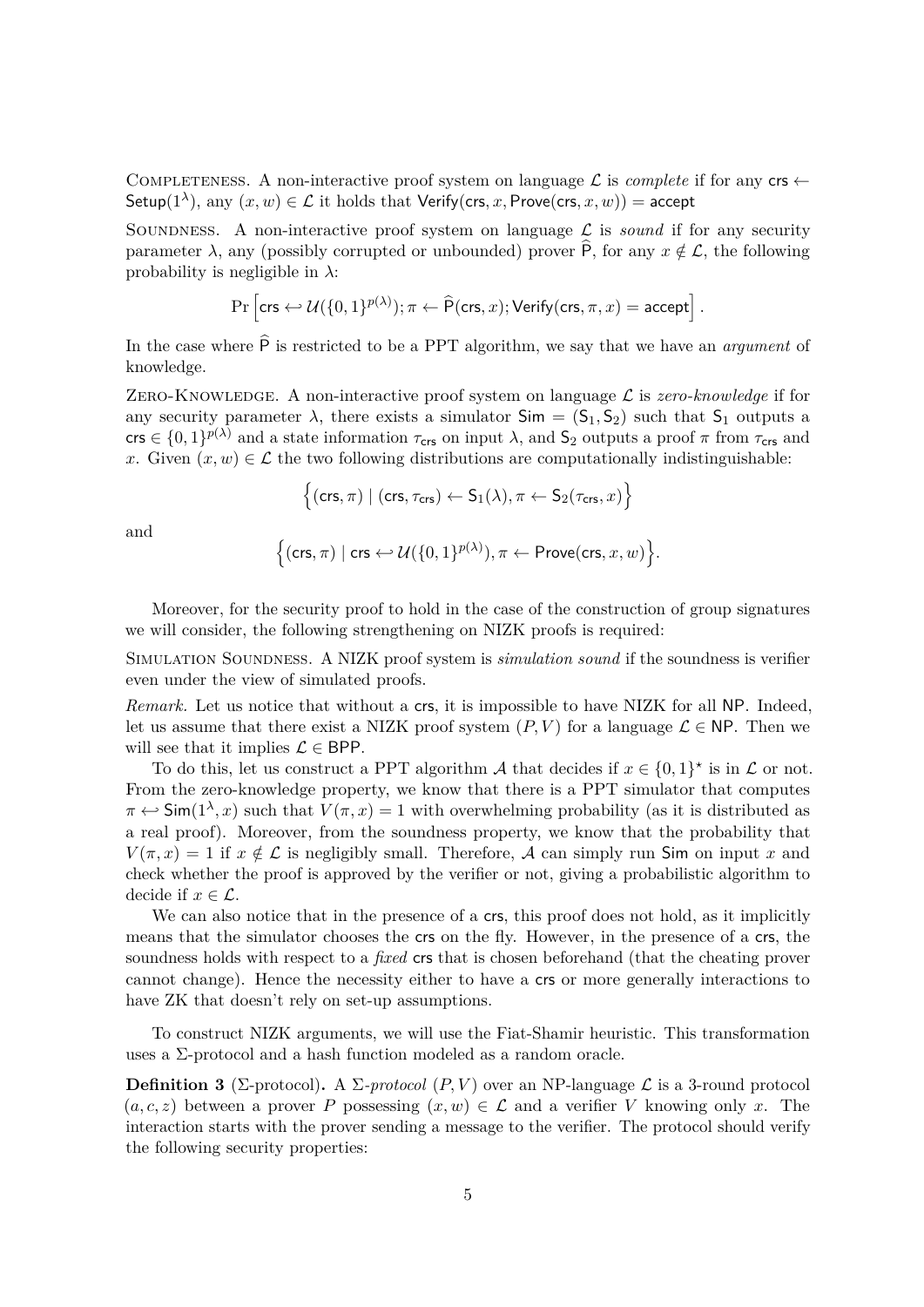- Completeness: if the protocol is followed honestly between a prover and a verifier, then the verifier should accept the proof.
- Special soundness: given two accepting different transcripts with the same commitment  $a:(a,c,z)$  and  $(a,c',z')$ , there exists an extractor that efficiently computes *w* for the *x* used in the proof.
- Honest-verifier zero-knowledge: there exists a simulator that on inputs  $x$  and a random challenge *c*, outputs a transcript (*a, c, z*) with the same distribution as a real interaction.

Using such a protocol, it is possible to generically transform it into a 4-round zeroknowledge proofs using standard techniques (using a commitment scheme). Henceforth, it is not uncommon to use  $\Sigma$ -protocol to describe zero-knowledge proofs as its conceptually simpler. We are however interested in the so-called Fiat-Shamir transform [\[17\]](#page-26-3).

<span id="page-5-1"></span>**Definition 4.** Given a  $\Sigma$ -protocol  $(P, V)$  for a language  $\mathcal L$  and a hash function  $\mathcal H$  modeled as a random oracle, the *Fiat-Shamir transform* acts as follows:

- 1. The prover starts by providing a commitment *a* sampled honestly.
- 2. Then, the output of the verifier is computed using *x* and *a* as  $c = \mathcal{H}(x, a)$ .
- 3. Finally, the prover is given *c* and outputs an answer *z*.

The output of this transform is a proof  $\pi = (a, z)$  that is verified by computing  $c = \mathcal{H}(x, a)$ and then check that  $(a, c, z)$  is indeed an accepting transcript for the  $\Sigma$ -protocol  $(P, V)$ .

Informally, this method enforces the challenge to be honestly generated. The zero-knowledge property is achieved using the simulator for the HVZK of the  $\Sigma$ -protocol using the fact that  $\mathcal H$  is a random-oracle to argue that  $(a, c, z)$  is correctly distributed.

The tricky part is to prove the (computational) soundness, which is possible using the following lemma:

<span id="page-5-0"></span>**Lemma 1** (Forking lemma [\[26\]](#page-27-0)). Let  $Q_i$  denotes the random oracle queries. For  $\frac{\varepsilon}{2T}$  fraction *of*  $(q_1, \ldots, q_{i^*})$  *it holds that*  $\widehat{P}$  *wins in the soundness game with probability*  $\frac{\varepsilon}{2T}$  *conditioned on*  $Q_{i^*} = (x, a)$  *and*  $Q_i = q_i$  *for all*  $i \leq i^*$ .

Which is admitted in the context of this course. Let us now prove the computational soundness of the Fiat-Shamir heuristic assuming the special soundness property of the  $\Sigma$ protocol.

*Proof.* Let us assume that there is a PPT adversary  $\hat{P}$  against the soundness game of the Fiat-Shamir transform that wins with probability  $\varepsilon$  in time  $T$ .

As this adversary is polynomial, there are a polynomial number of queries to the random oracle that are made:  $(q_1, \ldots, q_h)$ . As H is modeled as a random oracle, we can then say that there is one of those queries that is a query on  $(x, a)$ . Otherwise, it means that the adversary doesn't have any information on  $\mathcal{H}(x, a)$  and cannot win with with probability greater than  $1/|\mathcal{C}|$  (C denotes the challenge space, which is chosen so that  $1/|\mathcal{C}|$  is negligible).

Thus, we can construct the following adversary against the soundness of the  $\Sigma$ -protocol: let us first run  $\widehat{P}$ , which will eventually output a winning proof  $(a^*, z^*)$  such that  $(a^*, \mathcal{H}(a^*, x), z^*)$ is a valid transcript for the underlying  $\Sigma$ -protocol. There exists an index  $i^*$  such that  $\mathcal{H}(a^*, x)$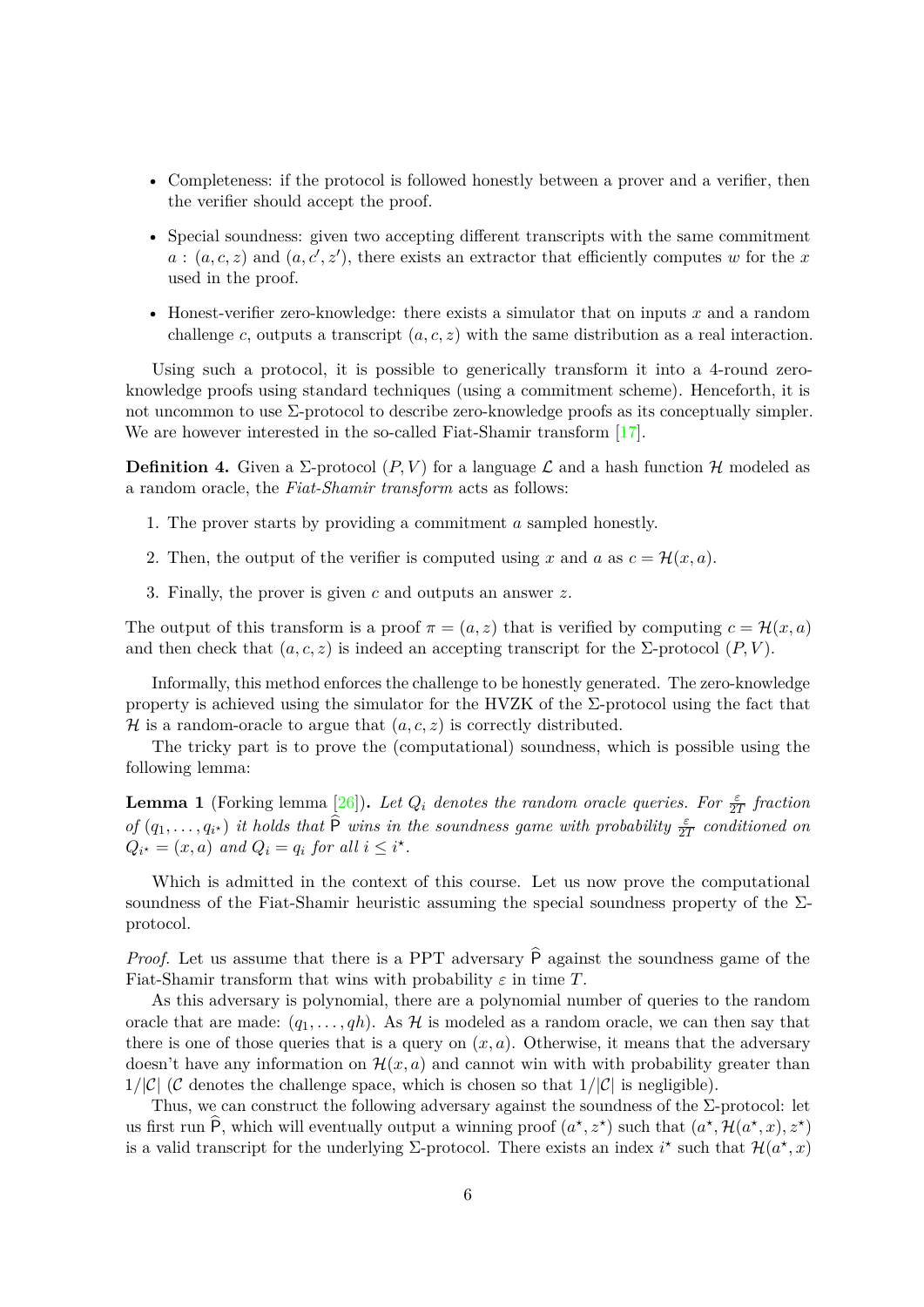is queried. Let us now rewind  $\hat{P}$  with the same random coins and random oracle answers until the *i*<sup>\*</sup>-th query, where we sample a new response  $\mathcal{H}(a, x^*) = \tilde{c}$  uniformly at random. Then by  $\left(\frac{\varepsilon}{2T}\right)^2$  and it allows us the Forking Lemma (Lemma [1\)](#page-5-0), this new run succeeds with probability  $\left(\frac{\varepsilon}{2}\right)$ to obtain a second accepting transcript  $(a^*, \tilde{c}, \tilde{z})$  that breaks the special soundness.  $\Box$ 

### <span id="page-6-0"></span>**2.3 Generic Construction of Group Signatures**

In the following, we will describe the generic construction of zero-knowledge proofs proposed by Bellare, Micciancio and Warinschi [\[2\]](#page-25-1). Provided the following building blocks:

- a public-key encryption scheme  $PKE$  (its security will be defined later);
- an existentially unforgeable under chosen message attack (EU-CMA) signature scheme Sig;
- a simulation-sound NIZK proof Π.

Let us define the following group signature:

- **Setup**( $\lambda$ , N): Given the security parameter  $\lambda$  and the group size N, this algorithm does the following:
	- 1. Sample  $\mathsf{crs} \leftarrow \mathcal{U}(\{0,1\}^{p(\lambda)})$  for a polynomial *p*.
	- 2. Generate keys  $(\mathsf{ek}, \mathsf{dk}) \leftarrow \mathsf{PKE}.\mathsf{Keygen}(1^\lambda).$
	- 3. Generate keys (sk*,* vk) <sup>←</sup> Sig*.*Keygen(1*<sup>λ</sup>* ).
	- 4. For *i* from 1 to *N*:
		- (a) Generate  $(\mathsf{vk}_i, \mathsf{sk}_i) \leftarrow \mathsf{Sig}.\mathsf{Keygen}(1^\lambda).$
		- (b) Compute  $\textsf{cert}_i \leftarrow \textsf{Sig}.\textsf{Sign}(\textsf{sk}, \langle \textsf{vk}_i, i \rangle).$
		- (c) Set group secret key for user *i* as  $\text{gsk}[i] \leftarrow (i, \text{vk}_i, \text{sk}_i, \text{cert}_i).$
	- 5. Define the group public key as  $gpk = (crs, ek, vk)$ .
	- 6. Set the opening key  $ok = (dk, vk)$ .

**Sign**(gsk[i], m): Given a user secret key gsk[i] parsed as  $(i, \mathsf{vk}_i, \mathsf{sk}_i, \mathsf{cert}_i)$  and a message m:

- 1. Compute the signature  $s \leftarrow$  Sig.Sign(sk<sub>i</sub>, m).
- 2. Compute the ciphertext  $c \leftarrow \textsf{PKE}.\textsf{Enc}(\textsf{ek}, \langle i, \textsf{vk}_i, \textsf{cert}_i, s \rangle; r)$  with explicit randomness  $r \leftrightarrow \mathcal{U}(\{0,1\}^{q(\lambda)}).$
- 3. Generate a proof  $\pi$  for the following statement:
	- *c* is an encryption of  $\langle i, \mathsf{vk}_i, \mathsf{cert}_i, s \rangle$  under randomness  $r$  such that:
		- $-Sig.Verify(vk, \langle i, vk_i \rangle, cert_i) = 1.$
		- $-$  Sig.Verify $(\mathsf{vk}_i, m, s) = 1$ .

The corresponding language  $\{(\langle$ **ek**,  $\mathsf{vk}, m, c \rangle, \langle i, \mathsf{vk}_i, \mathsf{cert}_i, r \rangle)\}$  is denoted  $\mathcal{L}_{\mathsf{gs}}$ .

- 4. Output  $\sigma = (c, \pi)$
- **Verify**(gpk,  $m, \sigma$ ): To verify a signature  $\sigma = (c, \pi)$  on message m, this algorithm accepts if and only if  $\Pi$ *.*Verify( $\langle$ ek, vk,  $m, c \rangle$ ,  $\pi$ ) accepts.
- **Open**(ok, m,  $\sigma$ ): To open a signature  $\sigma = (c, \pi)$  on message m with the opening key ok = (dk, vk), the opening algorithm does the following if  $Verify(gpk, m, \sigma)$  returns accept: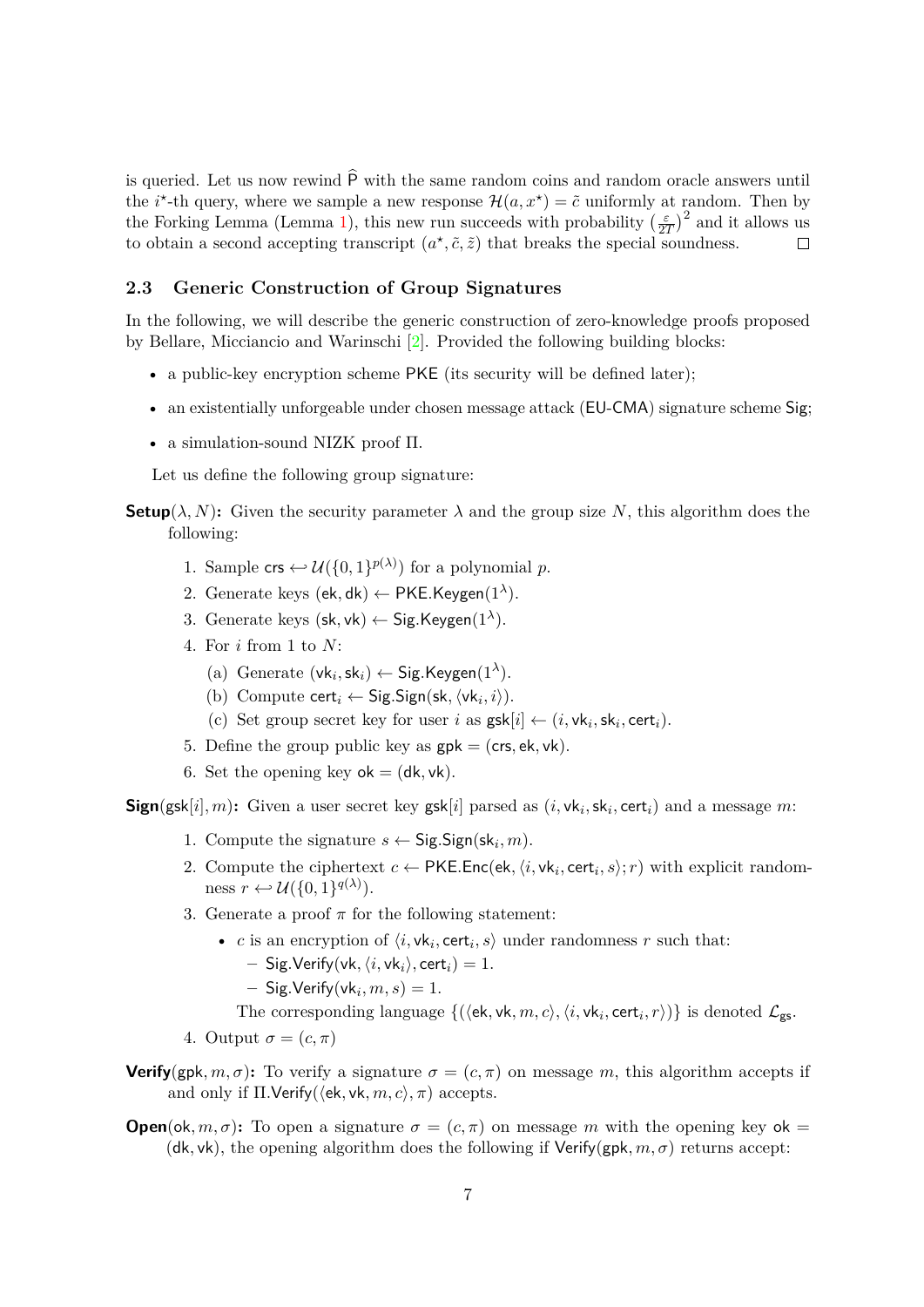- 1. Parse  $PKE Dec(dk, c)$  as  $\langle i, v k_i, cert_i, s \rangle$ .
- 2. Return the identity *i*.

The correctness of the above scheme immediately follows from the completeness of the proof system. Let us now prove the different security properties of this group signature scheme.

**Theorem 1.** *If* Sig *is an* EU-CMA *signature scheme, and the NIZK* Π *is sound, then the above construction is* traceable*.*

*Proof.* Let  $\beta$  be an adversary that wins the Experiment<sub>traceability</sub> with non negligible probability with  $\mathcal{Q}_u$  be the set of corrupted users as per Figure [1.](#page-2-1)

Let us define three types of forgeries:

- Type 0: The forgery  $(m^{\star}, (c^{\star}, \pi^{\star}))$  is such that  $\langle$ ek, vk,  $m^{\star}, c^{\star} \rangle \notin \mathcal{L}_{\texttt{gs}}$ .
- Type I:  $\langle \mathsf{vk}^\star, i^\star \rangle$  has not been certified during the setup phase.
- Type II:  $\langle \mathsf{vk}^{\star}, i^{\star} \rangle$  has been certified but  $i \notin \mathcal{Q}_u$  and  $(m^{\star}, i^{\star})$  has not been queried to the signing oracle.

If the forgery is of type 0, then  $\pi^*$  has to prove a false statement. Otherwise,  $c^*$  would encrypt a message of the form  $\langle i^*, \mathsf{vk}_i^*, \mathsf{cert}_i^*, s \rangle$  where  $\mathsf{Sig}.\mathsf{Verify}(\mathsf{vk}, \langle i^*, \mathsf{vk}_i^* \rangle, \mathsf{cert}_i^*) = 1$  and  $\textsf{Sig.Verify}(\textsf{vk}_i^\star, m^\star, s^\star) = 1$ , which means that  $\langle$ ek, vk,  $m^\star, c^\star \rangle \in \mathcal{L}_{\textsf{gs}}$  which contradicts our assumption. Therefore, if a Type 0 forgery happens, then it contradicts the soundness of the NIZK Π. Hence:

$$
\Pr[\text{Type 0}] \le 2^{-\lambda}.
$$

If the forgery  $(m^*, (c^*, \pi^*))$  is a valid Type I forgery, then we can use the following adversary against the EU-CMA security of the signature scheme. The signing operations using sk are forwarded to the challenger against  $EU-CMA$  security. Using the opening key ok to decrypt  $c^*$ , it is possible to obtain  $\langle i^{\star}, \mathsf{vk}^{\star}, \mathsf{cert}^{\star}, s^{\star} \rangle$ . Hence,  $(\langle vk^{\star}, i^{\star} \rangle, \mathsf{cert}^{\star})$  is a valid forgery against the EU-CMA security of the signature scheme Sig as it has never been signed under sk. Thus it holds that

$$
\Pr[\text{Type I}] = \text{Adv}_{\mathcal{A}_1}^{\text{eu-cma}}(\lambda).
$$

Finally, if the forgery is of Type II, then it is possible to produce the following algorithm against **EU-CMA**. First guess the identity  $i' \in [N]$  uniformly at random. Then all the keys  $gsk[j]$  are generated honestly for  $j \neq i'$ . Then, upon interacting with B, the reduction does the following.

- If  $\beta$  requests gsk[i], then abort.
- On oracle queries  $(j, m)$  with  $j \neq i'$ , it is possible to compute  $s = \text{Sign}(\text{gsk}[j], m)$
- On oracle queries  $(i', m)$ : call signing oracle on  $m$ .

Then, upon receiving the forgery  $(m^*, (c^*, \pi^*))$ , the reduction first decrypts  $c^*$  into  $\langle i^{\star}, \mathsf{vk}^{\star}, \mathsf{cert}^{\star}, s^{\star} \rangle$  and outputs  $m^{\star}, s^{\star}$  as a forgery.

This reduction successes with probability 1*/N* (the guessing probability), meaning that:

$$
\frac{1}{N}\Pr[\text{Type II}] = \mathsf{Adv}_{\mathcal{A}_2}^{\text{eu-cma}}(\lambda).
$$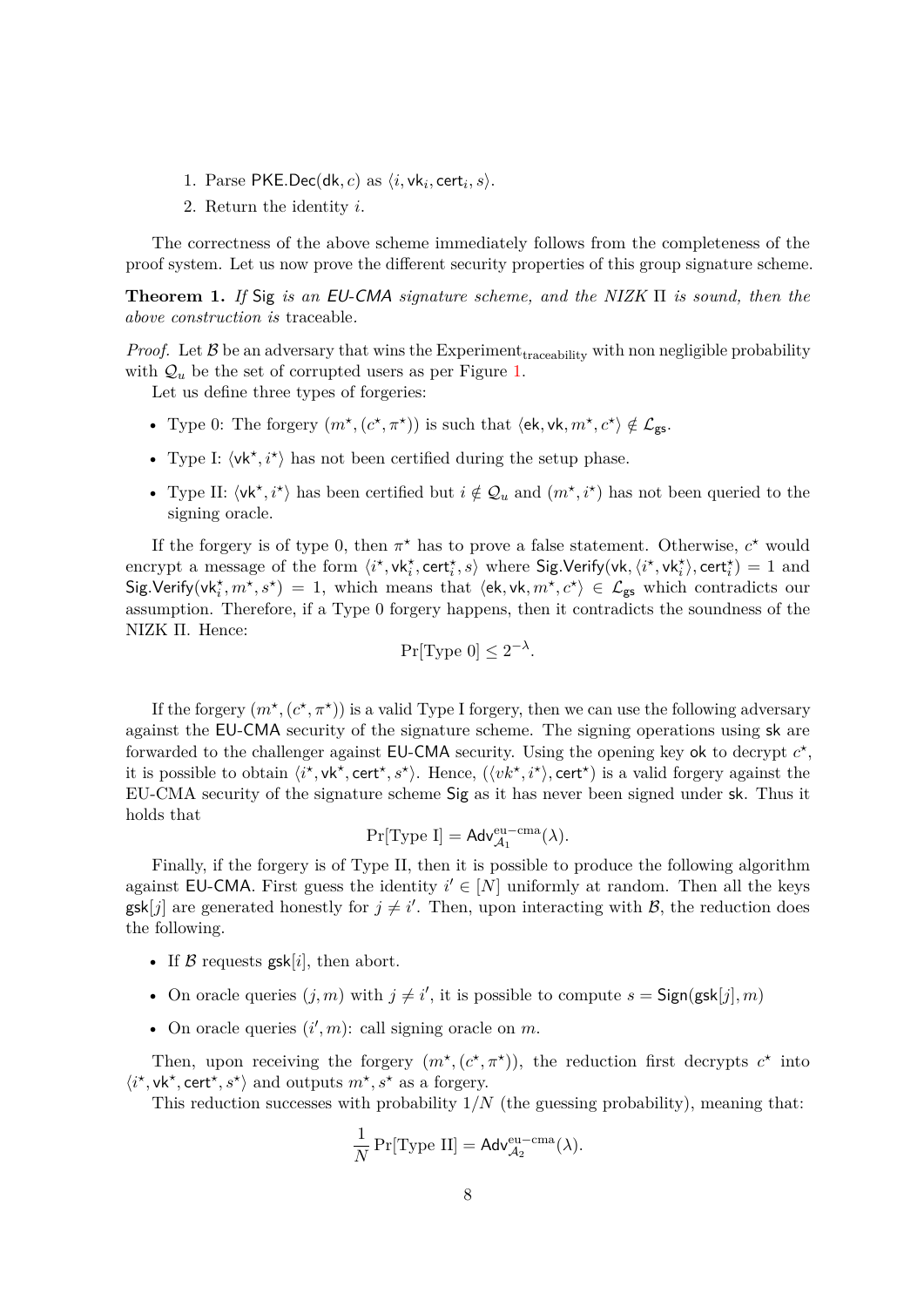Hence, to sum up, the advantage of any PPT against the tracing algorithm is bounded by:

$$
\mathsf{Adv}_{\mathcal{B}}^{\mathrm{traceability}}(\lambda) \leq 2^{-\lambda} + \mathsf{Adv}_{\mathcal{A}_1}^{\mathrm{eu-cma}}(n) + N \cdot \mathsf{Adv}_{\mathcal{A}_2}^{\mathrm{eu-cma}}(\lambda).
$$

**Theorem 2.** *If* PKE *is an IND-CPA (resp. IND-CCA) secure public-key encryption scheme, and* Π *is a simulation-sound ZK proof system, then the above construction is* anonymous *(resp.* fully-anonymous*).*

In the following, we will provide the proof for full anonymity.

*Proof.* Let us assume we have an adversary  $\beta$  against the anon experiment and let us interact with it in order to break the security of the PKE encryption scheme. Let us first make a modification on the experiment  $Experiment_{anon}$ . Instead of generating crs uniformly at random, it is generated by the ZK simulator  $S_1$  along with its secret trapdoor  $\tau_{\text{crs}}$ . Then on step 3 on the signature scheme, this trapdoor  $\tau_{\text{crs}}$  is used to generate simulated proofs  $\pi$  to answer signature queries. This does not change the view of the adversary by ZK properties, then the difference with the initial game is negligible.

We then use this modified scheme to construct a reduction to the security of the CCA game. Let us assume that we are interacting with a challenger for the CCA game, it first starts by providing the reduction an encryption key ek. This key is embedded as is in the group secret key in the setup phase of the group signature, the rest is generated as in our modified scheme.

Signature queries. Upon receiving signature queries, the reduction uses the secret key  $g$ sk[*i*] to faithfully answer the request (with the proof generated with trapdoor  $\tau_{\text{crs}}$ .

OPENING QUERIES. When the reduction receives an opening query about signature  $\sigma = (c, \pi)$ about message *m*, it sends *c* to the decryption oracle of the CCA challenger and upon receiving the answer parsed as  $\langle i, \mathsf{vk}, \mathsf{cert}, s \rangle$ , it sends back the identity *i* to the adversary  $\mathcal B$ .

CHALLENGE PHASE. Then, during the challenge phase, the adversary  $\beta$  sends a challenge  $m, i_0, i_1$  to our reduction. The reduction then prepares two messages for  $b \in \{0, 1\}$ :  $M_b =$  $\langle i_b, \text{vk}_b, \text{cert}_b, \text{Sig.Sign}(\text{sk}_{i_b}, m) \rangle$  and sends  $M_0$  and  $M_1$  to the CCA adversary as a challenge query. The reduction then receives a challenge  $c^*$ , for which it computes a simulated proof  $\pi^* \leftarrow \Pi.S_2(\tau_{\text{crs}},\langle \text{ek}, \text{vk}, m, c^* \rangle)$  before sending  $(c, \pi^*)$  as a challenge signature to the adversary B. B will then do other computations, and if it asks for a valid opening query for  $(c^*, \pi')$ , then the reduction aborts. Otherwise,  $\beta$  will eventually return an answer d to its challenge which is forwarded ot the CCA adversary.

ANALYSIS. We first note that the reduction aborts with probability  $\mathsf{Adv}_{\mathcal{A}}^{\text{sim-sound}}(\lambda)$ , as it means that the adversary broke the soundness under the view of simulated transcripts, and thus the simulation soundness. Which means that the advantage of our reduction can be written down as:

$$
Adv_C^{cca}(\lambda) = |(Pr[d = 1 | b = 1] - Pr[d = 1 | b = 0]) (1 - Pr[abort])|,
$$

meaning that, after taking into consideration our initial change that makes the resulting game differing from the original one by  $\mathsf{Adv}_{\mathcal{A}'}^{\mathsf{zk}}(\lambda)$ :

$$
\mathsf{Adv}_{\mathcal{B}}^{\mathrm{anon}}(\lambda) = \frac{\mathsf{Adv}_{\mathcal{C}}^{\mathrm{cca}}(\lambda)}{1 - \mathsf{Adv}_{\mathcal{A}}^{\mathrm{sim-sound}}(\lambda)} + \mathsf{Adv}_{\mathcal{A}'}^{\mathrm{zk}}(\lambda).
$$

 $\Box$ 

 $\Box$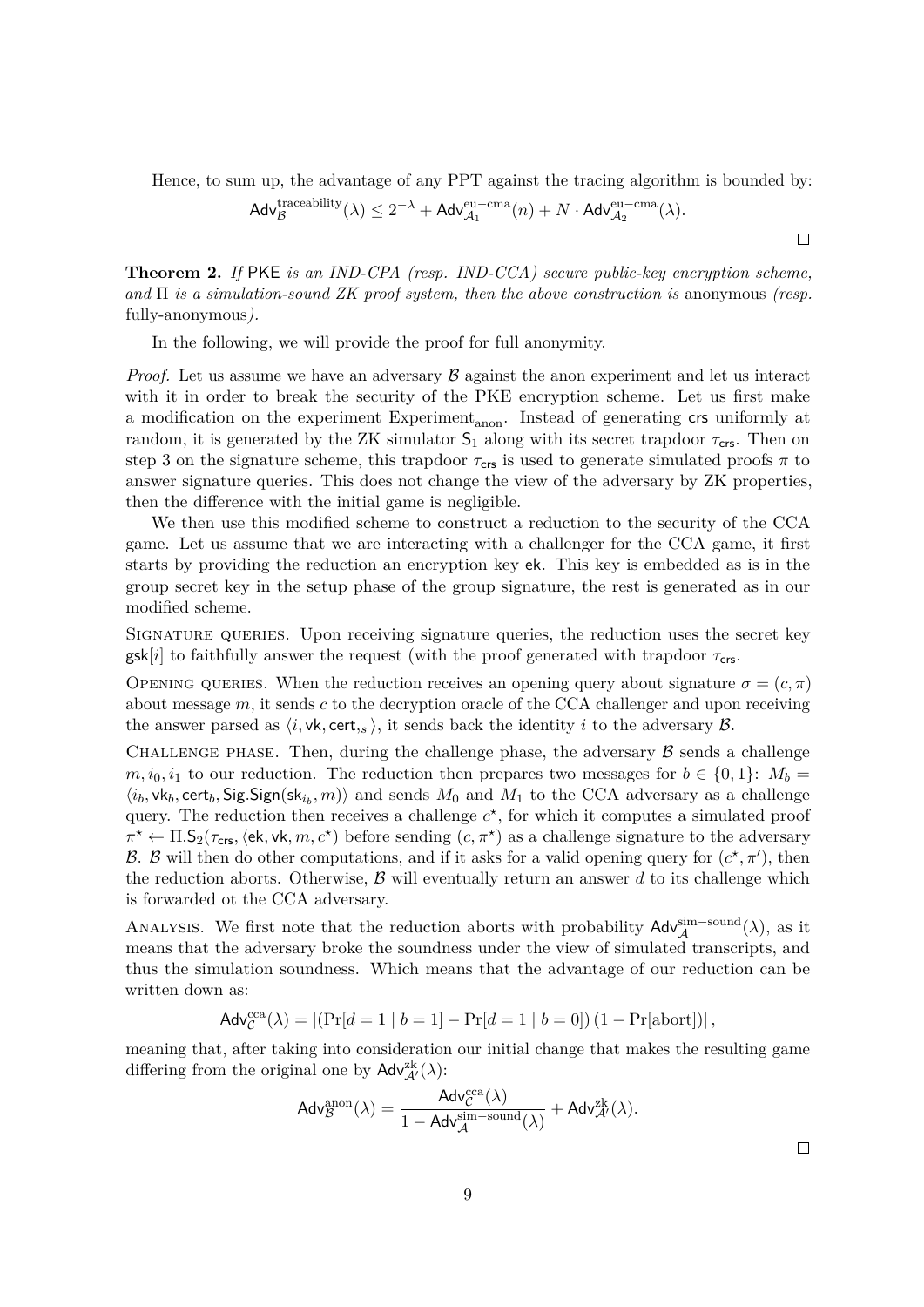

<span id="page-9-1"></span>Figure 3: Schnorr protocol for discrete logarithm

### <span id="page-9-0"></span>**2.4 Toward Instantiations of Group Signatures**

As we saw, the key component of this construction is the proof at step 3 of the signing algorithm. This is a proof of correct encryption, and knowledge of valid signatures on the message under this ciphertext. In this section we will address the first part, and explain why the second part requires more works.

First of all, let us consider the following encryption scheme, the El Gamal encryption [\[16\]](#page-26-4). This encryption scheme, that relies on the decisional Diffie-Hellman assumption, uses as public parameters pp a cyclic group G of prime order *p* along with a generator *g*.

- **Setup**(1<sup>λ</sup>, pp): The setup algorithm starts by sampling a decryption key  $dk \triangleq \alpha \leftrightarrow \mathbb{Z}_p$  and computes  $ek \triangleq h = g^{\alpha} \in \mathbb{G}$ .
- **Encrypt**(ek, m; r): To encrypt a message  $m \in [1, B_m]$  using encryption key ek = *h* and a randomness  $r \in \mathbb{Z}_p$ , this algorithm computes the following two parts:

$$
c_1 = g^m \cdot h^r, \qquad c_2 = g^r.
$$

And sends  $(c_1, c_2)$  as the ciphertext.

**Decrypt**(dk, *c*): To decrypt a ciphertext of the form  $c = (c_1, c_2)$  using the decryption key  $dk = \alpha$ , this algorithm first computes:

$$
g^{m'} = c_1 \cdot c_2^{-\alpha},
$$

given that  $B_m$  is polynomially large, a discrete-log algorithm (let's say giant-step babystep or Pollard- $\rho$ ) can be used to recover  $m'$  that is thus returned.

Then, we give a proof of correct decryption using a Schnorr-like protocol [\[28\]](#page-27-1). Let us recall that the Schnorr protocol for discrete logarithm is a three-round protocol to prove the knowledge of an exponent  $\alpha$  such that  $g^{\alpha}$  is equal to some public value *h*. The protocol for discrete log is described in Figure [3.](#page-9-1) In our case, we use it with the Fiat-Shamir heuristic to make the proof non-interactive (see Definition [4\)](#page-5-1).

The resulting construction to prove the knowledge of a message *m* under a ciphertext  $(c_1, c_2)$  and public key h is described as follows, using a hash function H that is modeled as a random oracle:

1. First sample randomnesses  $\rho_m$ ,  $\rho_r$  from  $\mathbb{Z}_p$  and compute

$$
R_1 = g_m^{\rho} h_r^{\rho}, \qquad R_2 = g_r^{\rho},
$$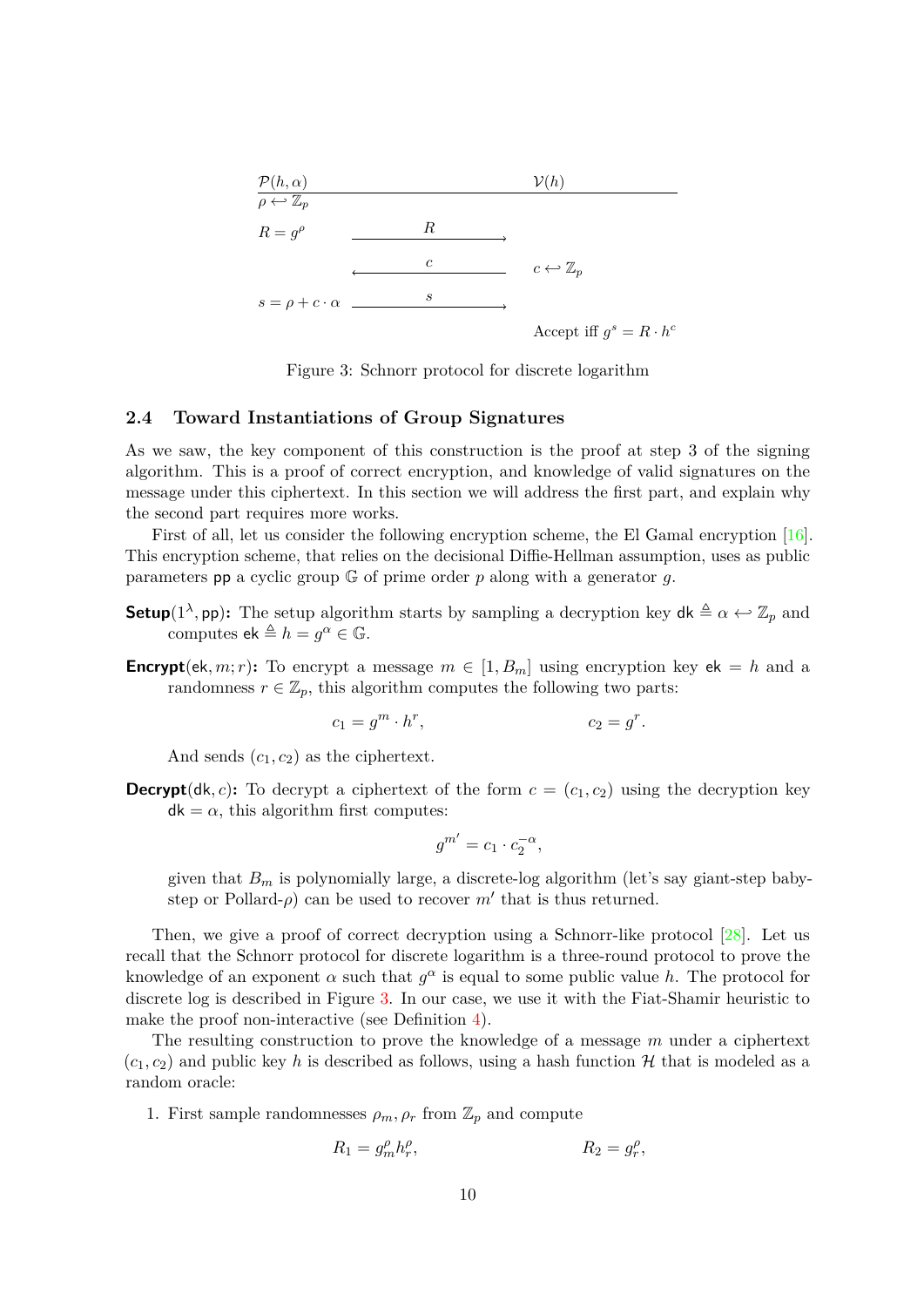2. Compute  $c = \mathcal{H}(R_1, R_2, c_1, c_2, h)$ , then

$$
s_r = \rho_r + c \cdot r, \qquad s_m = \rho_m + c \cdot m.
$$

3. Send  $(R_1, R_2, s_r, s_m)$  as the proof  $\pi$ .

To verify such a proof  $\pi$ , the verifier checks that the following equations hold:

$$
R_1 = g^{s_m} \cdot h^{s_r} c_1^{-c}, \qquad R_2 = g^{s_r} \cdot c_2^{-c}, \qquad c = \mathcal{H}(R_1, R_2, c_1, c_2, h).
$$

However we are still missing a key component: zero-knowledge proofs compatible with signatures. Our tentative construction ends here as there is no construct from standard DDHlike assumptions. However it is possible to obtain them from pairings for instance  $[23, 24, 22]$  $[23, 24, 22]$  $[23, 24, 22]$  $[23, 24, 22]$ , strong-RSA  $[8]$ , or lattice assumptions  $[21]$ . Let us notice that these signature schemes are not allowed to hash the message as it breaks its structure and makes it unusable for zero-knowledge proofs. They rely on commitment schemes to be able to be able to compute on hidden data.

Informally, a commitment scheme is the digital equivalent of a safe box: one can commit a value, and once it's inside a safe, it is impossible to modify what is inside the box (binding property) nor know what's inside (hiding property). More formally, it is defined as follows.

**Definition 5** (Commitment Scheme). A *commitment scheme* is a triple of algorithms (Setup*,* Commit*,* Open) such that:

- **Setup**( $1^{\lambda}$ ): This algorithm takes as input a security parameter  $\lambda$  and outputs public parameters pp.
- **Commit**(pp*, m*)**:** On inputs public parameters pp and a message *m*, this algorithm outputs a commitment com and a decommitment dec
- **Open**(pp*, m,* com*,* dec)**:** Given public parameters pp, a message *m*, a commitment com and a decommitment dec this algorithm returns accept or reject.

Moreover, a commitment is required to verify the following security properties:

Binding. A commitment scheme is *computationally binding* if any PPT algorithm A can win the following game with non-negligible probability:

- 1. First the challenger runs the Setup algorithm and sends pp to the adversary.
- 2. The adversary  $\mathcal A$  outputs a commitment com and two openings  $(m, \text{dec}), (m', \text{dec}')$  and wins if

 $\mathsf{Open}(\mathsf{pp}, m, \mathsf{com}, \mathsf{dec}) = \mathsf{accept}, \quad \mathsf{Open}(\mathsf{pp}, m', \mathsf{com}, \mathsf{dec}') = \mathsf{accept} \quad \text{and } m \neq m'.$ 

If the adversary is unbounded, the scheme is said to be *perfectly binding*.

Hiding. A commitment scheme is *hiding* if the following distributions are indistinguishable for any  $m_0, m_1$ : {com | (com, dec)  $\leftarrow$  Com(pp,  $m_0$ )} and {com | (com, dec)  $\leftarrow$  Com(pp,  $m_1$ )}. If they are statistically indistinguishable, the scheme is said to be *perfectly hiding*, and *computationally hiding* if they are computationally indistinguishable.

An example of commitment scheme is Pedersen's commitment  $[25]$ :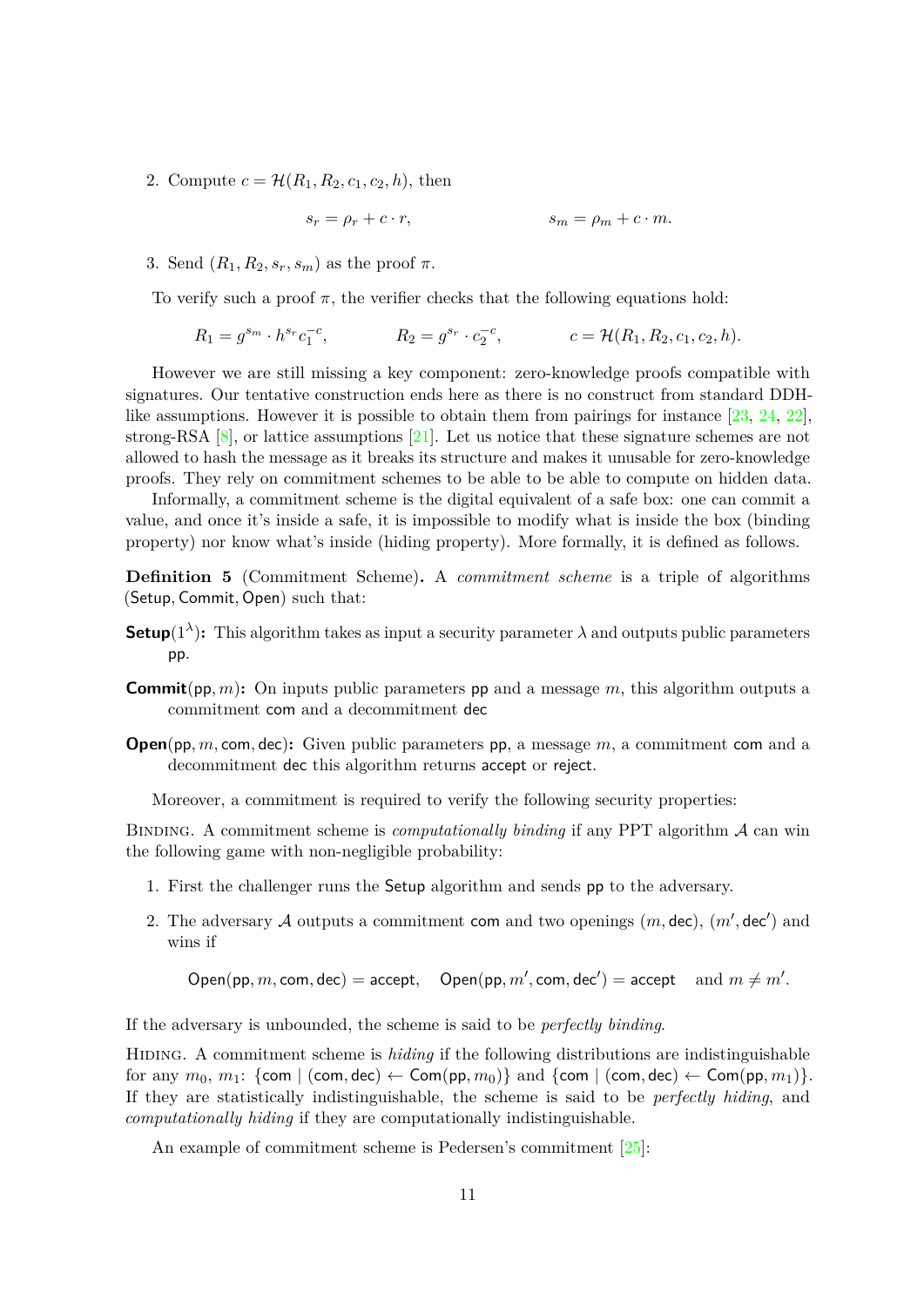**Setup**(1<sup> $\lambda$ </sup>): Choose a cyclic group G of prime order  $p > 2^{\lambda}$  and  $g, h \leftrightarrow \mathcal{U}(\mathbb{G})$  and output  $pp = (\mathbb{G}, q, h).$ 

**Commit**(pp, *m*): Sample a random  $r \leftrightarrow \mathcal{U}(\mathbb{Z}_p)$  and output com  $:= g^m \cdot h^r$  and dec  $:= (m, r)$ .

**Open**(pp, *m*, com, dec): Parse dec as  $(m', r)$  and accept if and only if com =  $g^m h^r$  and  $m = m'$ .

SECURITY. This scheme is perfectly hiding, as  $h^r$  is distributed uniformly in  $\mathbb G$  and acts as a one-time-pad.

For the binding property, it relies on the difficulty of the discrete logarithm problem (DLP). Given a DLP instance  $\mathbb{G}, q, h$ , we send it as public parameters to the adversary  $A$  against the Pedersen commitment's binding, which is distributed correctly. The adversary  $A$  eventually outputs two distinct pairs  $(m, r)$  and  $(m', r')$  such that  $g^m h^r = g^{m'} h^{r'}$ , which means that  $\log_g(h) = \frac{m'-m}{r-r'}$  mod *p*, is the discrete logarithm we were asked to solve. We moreover notice that as  $m \neq m' \mod p$ , then  $r \neq r' \mod p$ , hence the inverse of  $r - r'$  exists in  $\mathbb{Z}_p$ .

### <span id="page-11-0"></span>**2.5 Variations of Group Signatures**

Since their introduction, group signatures have been extended through different manners in order to extend either their functionality or the anonymity guarantees. We already hinted it via dynamically group signatures, to allow users to interactively enroll into the group at any point of time (without altering the group public key). Here, we will start with a simpler example of such extensions with group *signatures with message dependent opening* (GS-MDO) [\[27\]](#page-27-2).

Recalling the public transportation example, we noticed that the opening authority possesses a lot of power, and if it is corrupted, then the anonymity property is meaningless. This flavour introduces a new authority: the admitter which issues tokens on specific messages. These tokens are necessary to lift anonymity on these messages. Hence, the accountability is ensured by the collaboration of the opening authority and the admitter, while neither of them can reveal the identity of a signer alone. In this context, in case of an incident, the admitter can issue a token for the timestamps related to the incident.

**Definition 6** (GS-MDO). A *group signature with message-dependent opening* is a tuple of 5 algorithms (Setup*,* Sign*,*Verify*,*Trapgen*,* Open) acting as follows:

- **Setup**( $1^{\lambda}$ , N): this algorithm takes as inputs the security parameter  $\lambda$  and the number of users *N* and outputs the group public key gpk, secret keys  $(gsk[i])_{i=1}^N$  and the opening key ok and the admitter secret key  $mks_{\text{adm}}$ .
- **Sign**(gsk[i], m): it takes as inputs a user secret key gsk[i], a message m to be signed and outputs a signature  $\sigma$ .
- **Verify**(gpk,  $m, \sigma$ ): given a message  $m$ , a signature  $\sigma$  and the group public key gpk, this algorithm returns true or false.
- **Trapgen**(msk<sub>adm</sub>, m): with the admitter secret key msk<sub>adm</sub> and a message, this algorithm outputs a token *τm*.
- **Open**(ok,  $m, \tau_m \sigma$ ): given a message  $m$ , a token  $\tau_m$ , a signature  $\sigma$  and the group public key gpk, this algorithm returns true or false.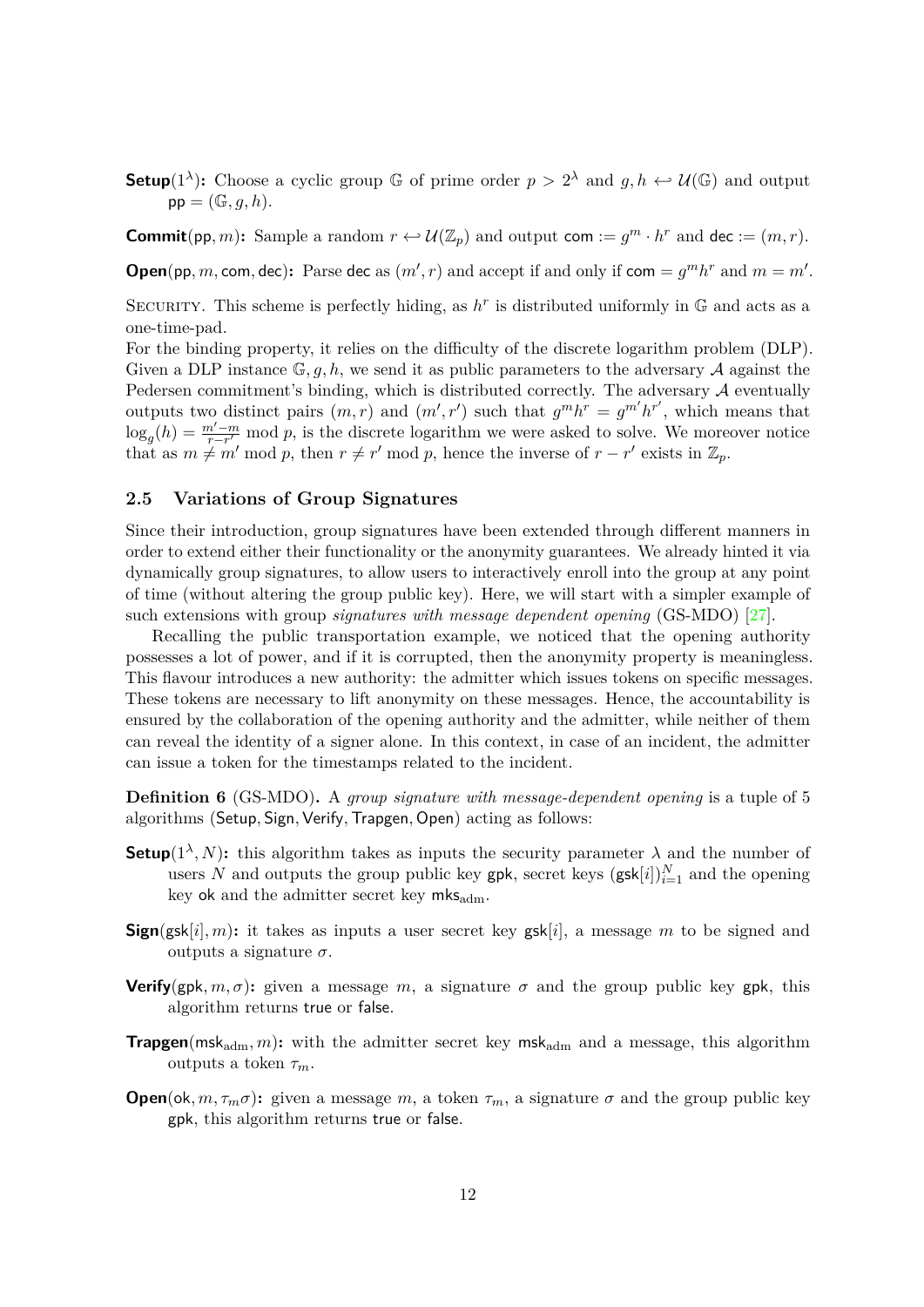In the security requirements, the notion of anonymity is separated in two different notion: the anonymity against the admitter and the anonymity against the opening authority. These notions are described in the security games where only one of the two secret keys is given to the adversary according to their name. The traceability remains unchanged (adapting the opening queries to integrate Trapgen).

A natural way to construct them is using two different layers of encryption around the identity in the signature algorithm: the outer one for the admitter and the inner one for the opening authority. This is summarised in Figure [4.](#page-13-0) However, we notice that by doing that, it still not depend on the message. To do this, we use an identity-based encryption (IBE) scheme. An IBE scheme is an encryption scheme, with an extra authority that possesses a master secret-key that is used to derive secret keys for users under some identity id (for instance an e-mail address).

**Definition 7.** An IBE scheme is a tuple of algorithms (Setup, Keygen, Enc, Dec) such that:

- **Setup**( $1^{\lambda}$ ): from the security parameter  $\lambda$ , this algorithm outputs public parameters pp and a master secret key msk.
- **Keygen**(msk*,* id)**:** given the master secret key msk and an identity string id, this algorithm outputs the user secret key  $sk_{id}$ .
- **Enc**(pp*,* id*, M*)**:** using the public parameters pp, an identity id and a message *M*, this algorithm provides a ciphertext *C*.
- **Dec**(sk<sub>id</sub>, C): the ciphertext C is decrypted using sk<sub>id</sub> by this algorithm that outputs a message *M*.

While its correctness is straightforward, an IBE have many different possible security requirements. The security can be active or passive with respect of the decryption oracle, similarly to a PKE. However, the adversary have also access to a key derivation oracle, which can be either selective (the corrupted identities are known at the outset of the security game), or adaptive, where the queries are made adaptively. While the former security requirement is unrealistic, it leads to more efficient constructions which are sufficient to be used as a building block.

To encrypt a message, one only needs to know the identity of the receiver (and the public parameters), while decrypting requires the secret key associated to the identity under which the message has been encrypted. Initially introduced to avoid public-key infrastructures, identity-based encryption is a very versatile building block in cryptography, which can be used to design signatures or encryption keys.

To design an GS-MDO scheme, we use an IBE as the outer encryption, and the signer encrypts its identity with an IBE, where the identity of the IBE scheme is the message to be signed. Hence, the secret-key for this message can be issued by the admitter (which possesses the master secret key for the IBE scheme).

IDENTITY-BASED ENCRYPTION. An example of IBE scheme based on pairings is the Boneh-Franklin IBE [\[5\]](#page-25-4) that relies on pairings.

**Definition 8.** Let  $G, G_T$  two cyclic groups of prime order  $p > 2^{\lambda}$  and g a generator of G. A (symmetric) pairing is a map  $e: G \times G \to G_T$  that verifies:

• **Bilinearity**: for any  $a, b \in \mathbb{Z}_p$ , it holds that  $e(g^a, g^b) = e(g, g)^{ab}$ ;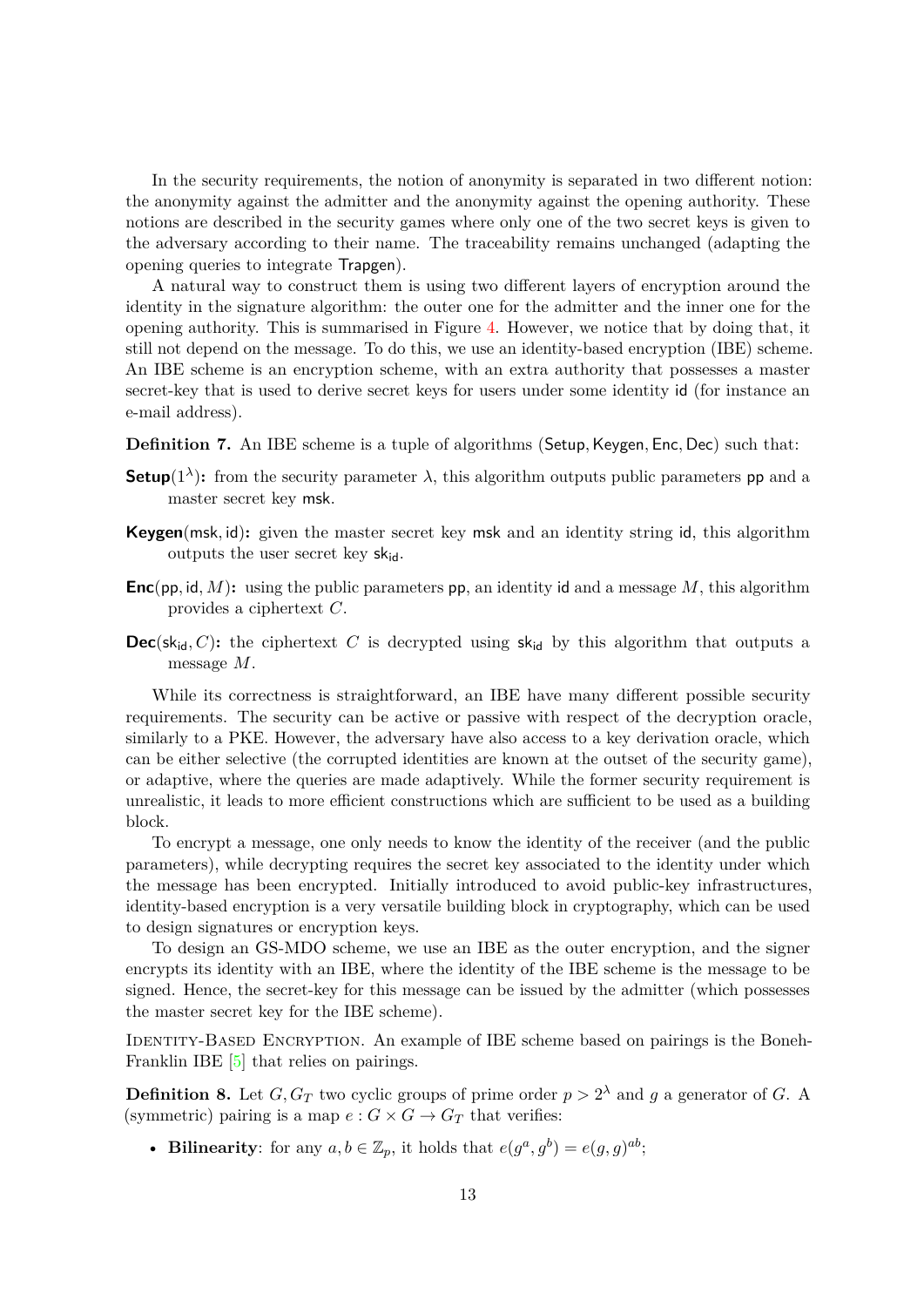

<span id="page-13-0"></span>Figure 4: Two-layer encryption of the identity for GS-MDO.

• **Non-degeneracy**:  $e(g^a, g^b) = 1 \implies a = 0 \lor b = 0;$ 

#### • **Efficiently computable**.

The security of the Boneh-Franklin IBE relies on the following security assumption, which is akin to DDH in the  $G_T$ .

**Definition 9.** The *decision bilinear Diffie-Hellman* (DBDH) problem is given a pairing  $e: G \times G \to G_T$  and a generator g of G, given  $(g, g^a, g^b, g^c, T)$ , decide if  $T = e(g, g)^{abc}$  or if  $T \in_R G_T$ .

The DBDH assumption is that no PPT algorithm can solve the DBDH problem with non-negligible advantage.

**Setup**(1<sup> $\lambda$ </sup>): from the security parameter  $\lambda$ , pick a bilinear map  $e: G \times G \to G_T$  of prime order  $p \geq 2^{\lambda}$  and a generator  $g \leftrightarrow G$ . Pick a hash function  $H : \{0,1\}^{\star} \to G$  and finally pick a random  $\alpha \leftrightarrow \mathbb{Z}_p$ . The master secret key msk is defined as  $\alpha$  and the public parameters  $are \text{ pp} := \{e, (G, G_T), g, h = g^{\alpha}, H\}.$ 

**Keygen**(msk, id): the secret key for user id is computed as  $H(\text{id})^{\alpha}$ .

**Enc**(pp, id, M): to encrypt a message for identity id, pick a random  $r \leftrightarrow \mathbb{Z}_p$  and output

$$
(c_1,c_2):=(g^r,M\cdot e(h,H(\operatorname{id}))^r).
$$

**Dec**(sk<sub>id</sub>, C): to decrypt a ciphertext  $(c_1, c_2)$  given  $H(\text{id})^{\alpha}$ ), output  $c_2 \cdot H(c_1, H(\text{id})^{\alpha})^{-1}$ .

**Theorem 3.** *The Boneh-Franklin IBE is IND-ID-CPA secure in the random oracle model under the decision bilinear Diffie-Hellman assumption.*

*Proof.* Let A be an adversary against the Boneh-Franklin IBE that wins the IND-ID-CPA game with non-negligible advantage *ε*.

Let us build a reduction  $\beta$  that wins the DBDH game with non-negligible probability. At first, the reduction receives a DBDH challenge  $(g, g^a, g^b, g^c, T)$  and has to devise either  $T = e(g, g)^{a, b, c}$  or is a random element in  $G_T$ . To do this, the reduction  $\beta$  sends to  $\mathcal A$  the public parameters  $pp := (e, (G, G_T), g, h := g^a, H)$  (implicitly setting  $\alpha = a$ ). Then B interacts with A as follows.

HASH QUERIES. When A queries the value  $H(x)$ , it is answered as follows:

• Either *x* have been queried before and it returns the same value  $H(x)$ .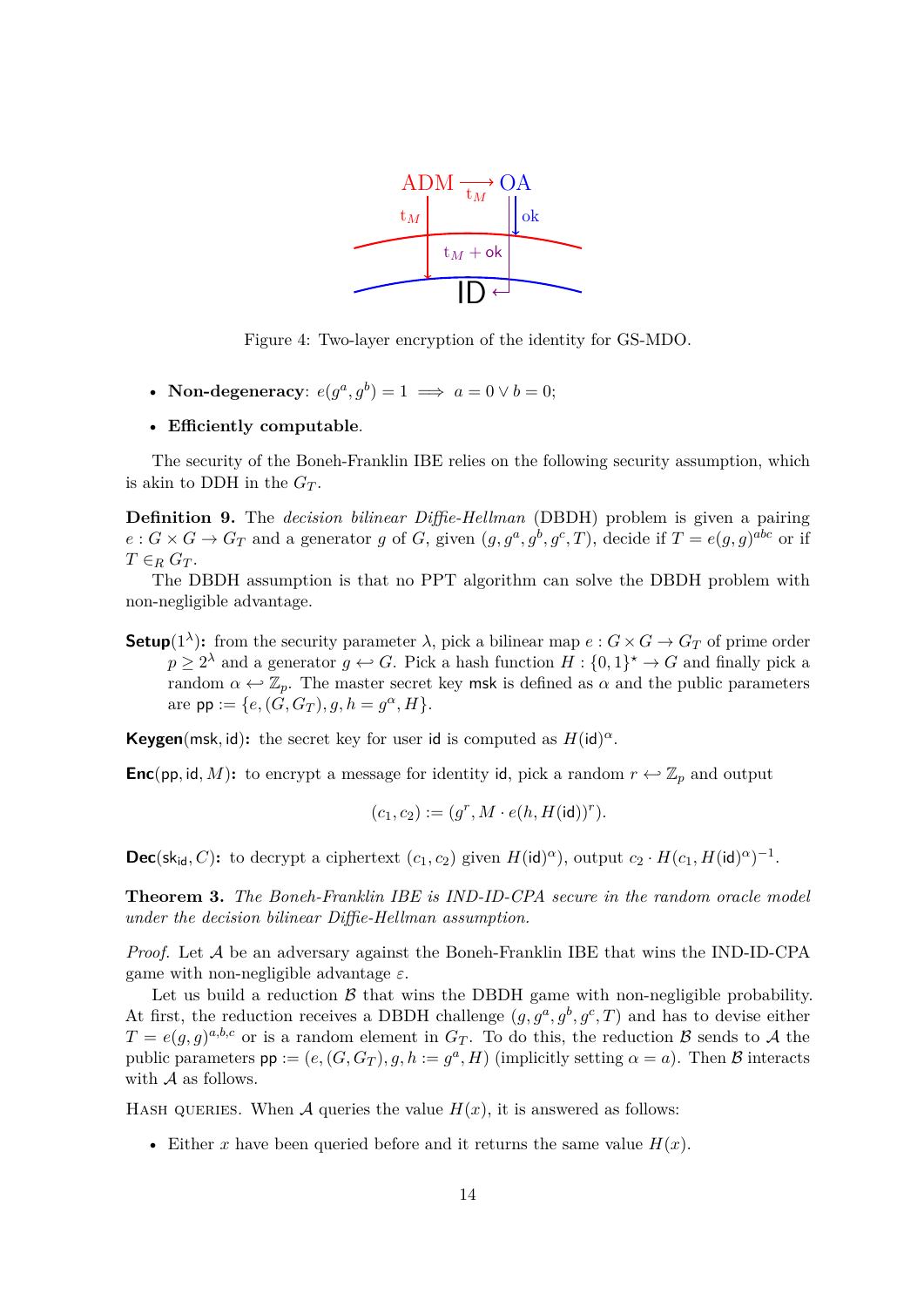• Otherwise, B sample a bit  $b_x$  such that  $b_x = 1$  with probability  $1/q + 1$  where q is (an upper bound on) the number of private-key queries, and a random value  $\beta_x \leftrightarrow \mathbb{Z}_p$ .

- If 
$$
b_x = 0
$$
, define  $H(x) = g^{\beta_x}$ .

- If 
$$
b_x = 1
$$
, define  $H(x) = (g^b)^{\beta_x}$ .

In both cases, store  $(x, b_x, \beta_x)$  in a list  $\mathcal{Q}_h$  initially empty.

PRIVATE-KEY QUERIES. When  $A$  queries private-key sk<sub>id</sub> for identity id, we first assume w.l.o.g. that a hash query is made before asking the private-key query. Hence  $\beta$  can recover the entry (id,  $b_{\text{id}}, \beta_{\text{id}}$ ) from  $\mathcal{Q}_h$ .

- If  $b_{\text{id}} = 1$ , abort and outputs a random bit *d*.
- If  $b_{\text{id}} = 0$ ,  $\mathcal{B}$  can compute  $H(\text{id})^{\alpha} = (g^{\alpha})^{\beta_{\text{id}}}$ .

CHALLENGE QUERY. At some point A issues a challenge query  $(M_0, M_1, id^*)$  where  $id^*$  has not been queried before as a private-key query. We assume w.l.o.g. that  $H(\mathsf{id}^*)$  has been queried before as  $B$  can make the query itself otherwise. Therefore,  $B$  can recover  $(id^{\star}, b_{id^{\star}}, \beta_{id^{\star}})$  from  $\mathcal{Q}_h$ .

- If  $b_{\mathsf{id}^*} = 0$ , abort and output a random bit *d*.
- Otherwise,  $\beta$  picks a random bit  $\gamma$  and set the challenge ciphertext as:

$$
c^\star = (g^c, M_\gamma \cdot T^{\beta_{\mathsf{id}^\star}})
$$

We note that in either case,  $c^*$  is distributed uniformly at random in  $G \times G_T$  from the point of view of A, which is the distribution of an encryption.

OUTPUT. Eventually, A outputs a bit  $\gamma'$ . If  $\gamma = \gamma'$ , then B outputs 1 (meaning that  $T = e(g, g)^{abc}$ , otherwise it outputs 0 (meaning that  $T \in_R G_T$ ).

ANALYSIS. Firstly, let us evaluate the probability that  $\beta$  doesn't abort, which is:

$$
Pr[\neg \text{abort}] = Pr[b_{\text{id}^*} = 1] \cdot Pr\left[\bigwedge_{i=1}^q b_{x_{\text{id}_i}} = 0\right]
$$

$$
= \frac{1}{q+1} \cdot \left(1 - \frac{1}{q+1}\right)^q
$$

$$
\approx \frac{1}{e^1 \cdot (q+1)},
$$

for large enough *q*.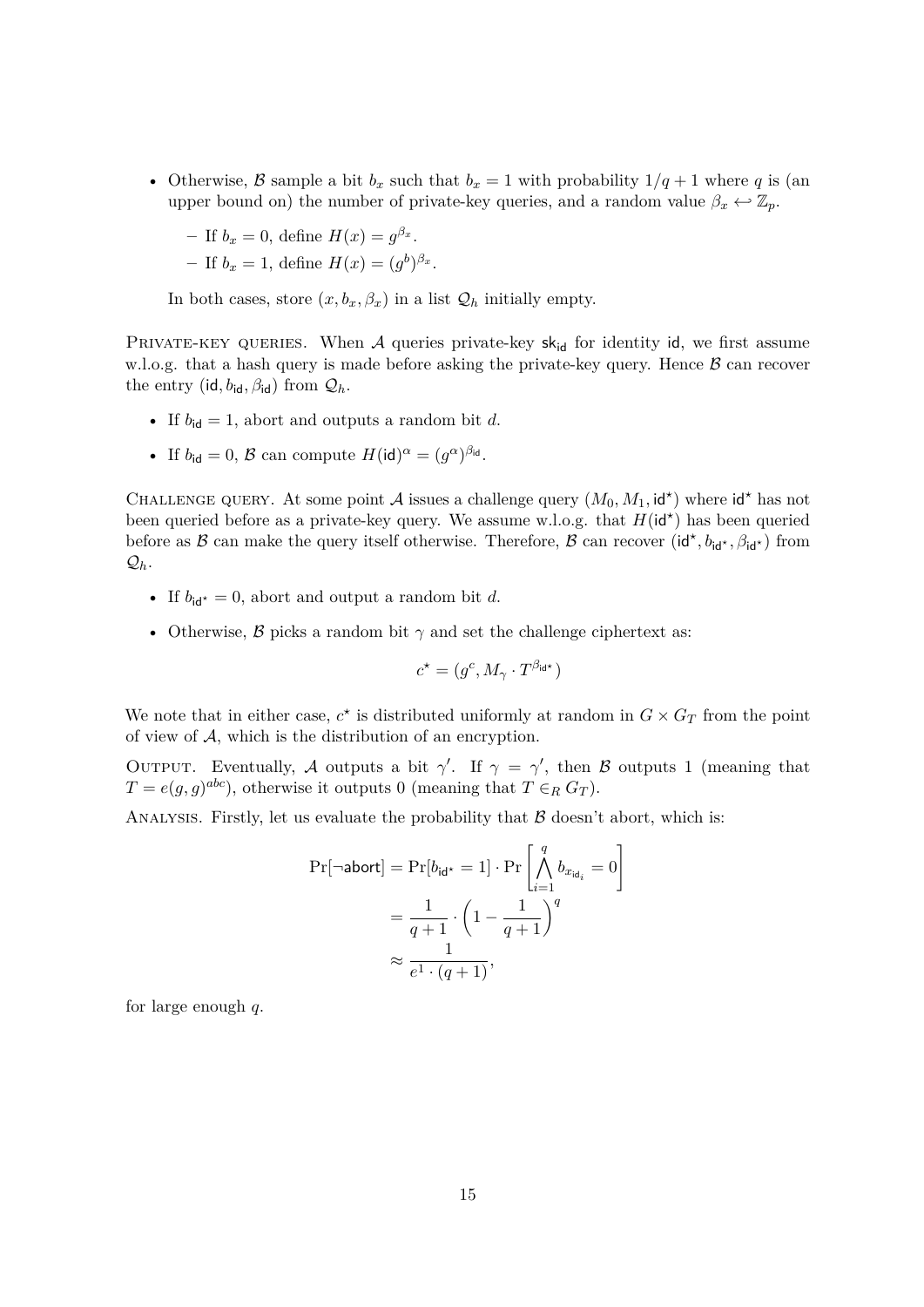Now,

$$
\Pr[\mathcal{B} = 1 | T = e(g, g)^{abc}] = \frac{\Pr[\mathcal{B} = 1 \land T = e(g, g)^{abc} \land \neg abort]}{\Pr[T = e(g, g)^{abc}]} \cdot \frac{Pr[\neg abort \land T = e(g, g)^{abc}]}{Pr[\neg abort \land T = e(g, g)^{abc}]}
$$
\n
$$
+ \frac{\Pr[\mathcal{B} = 1 \land T = e(g, g)^{abc} \land abort]}{\Pr[T = e(g, g)^{abc}]} \cdot \frac{Pr[abort \land T = e(g, g)^{abc}]}{Pr[abort \land T = e(g, g)^{abc}]}
$$
\n
$$
= \Pr[\mathcal{B} = 1 | T = e(g, g)^{abc} \land \neg abort] \cdot \Pr[\neg abort \land T = e(g, g)^{abc}]
$$
\n
$$
+ \Pr[\mathcal{B} = 1 | T = e(g, g)^{abc} \land abort] \cdot \Pr[abort \land T = e(g, g)^{abc}]
$$
\n
$$
= \Pr[\mathcal{B} = 1 | T = e(g, g)^{abc} \land \neg abort] \cdot \Pr[\neg abort \land T = e(g, g)^{abc}]
$$
\n
$$
+ \frac{1}{2} \cdot \Pr[abort]
$$
\n
$$
= \frac{1}{2} + \Pr[\neg abort] \cdot \left(\Pr[\mathcal{B} = 1 | T = e(g, g)^{abc} \land \neg abort] - \frac{1}{2}\right).
$$

Similarily,

$$
\Pr[\mathcal{B} = 1 \mid T \in_R G_T] = \frac{1}{2} + \Pr[\neg \mathsf{abort}] \left( \Pr[B = 1 \mid T \in_R G_T \land \neg \mathsf{abort}] - \frac{1}{2} \right) = \frac{1}{2}
$$

Thus, putting everything together gives us the probability that the reduction wins as:

$$
\begin{aligned} \mathsf{Adv}_{\mathcal{B}}^{\text{dbdh}} \lambda &= \left| \Pr[\mathcal{B} = 1 \mid T = e(g, g)^{abc} \right] - \Pr[\mathcal{B} = 1 \mid T \in_R G_T] \right| \\ &= \varepsilon \Pr[\neg \mathsf{abort}] \\ &= \frac{\varepsilon}{e^1(q+1)}. \end{aligned}
$$

 $\Box$ 

The modifications with the previous construction are as follows:

- In the key generation algorithm, a key pair (msk*,* mpk) are generated for an IBE scheme and the mpk is included in the group public key, while the master secret key is the admitter secret key.
- During the signature phase, the identity of the user is first signed under the opening authority key, then this encryption is encrypted using the IBE under the identity *m*.
- Finally, the Trapgen algorithm outputs the IBE's secret key for the message  $m$  as the token.

## <span id="page-15-0"></span>**2.6 Dynamic Group Signatures**

To finish this part about group signatures, we will present dynamic group signatures in this section (that has already been hinted previously). Two equivalent models have been proposed by Kiayias and Yung [\[20\]](#page-26-10) and Bellare, Shi and Zhang [\[3\]](#page-25-2).

**Definition 10** (Group Signatures). A dynamic group signature is a tuple of algorithms or protocols (Setup*,* Join*,* Sign*,*Verify*,* Open) acting as follows: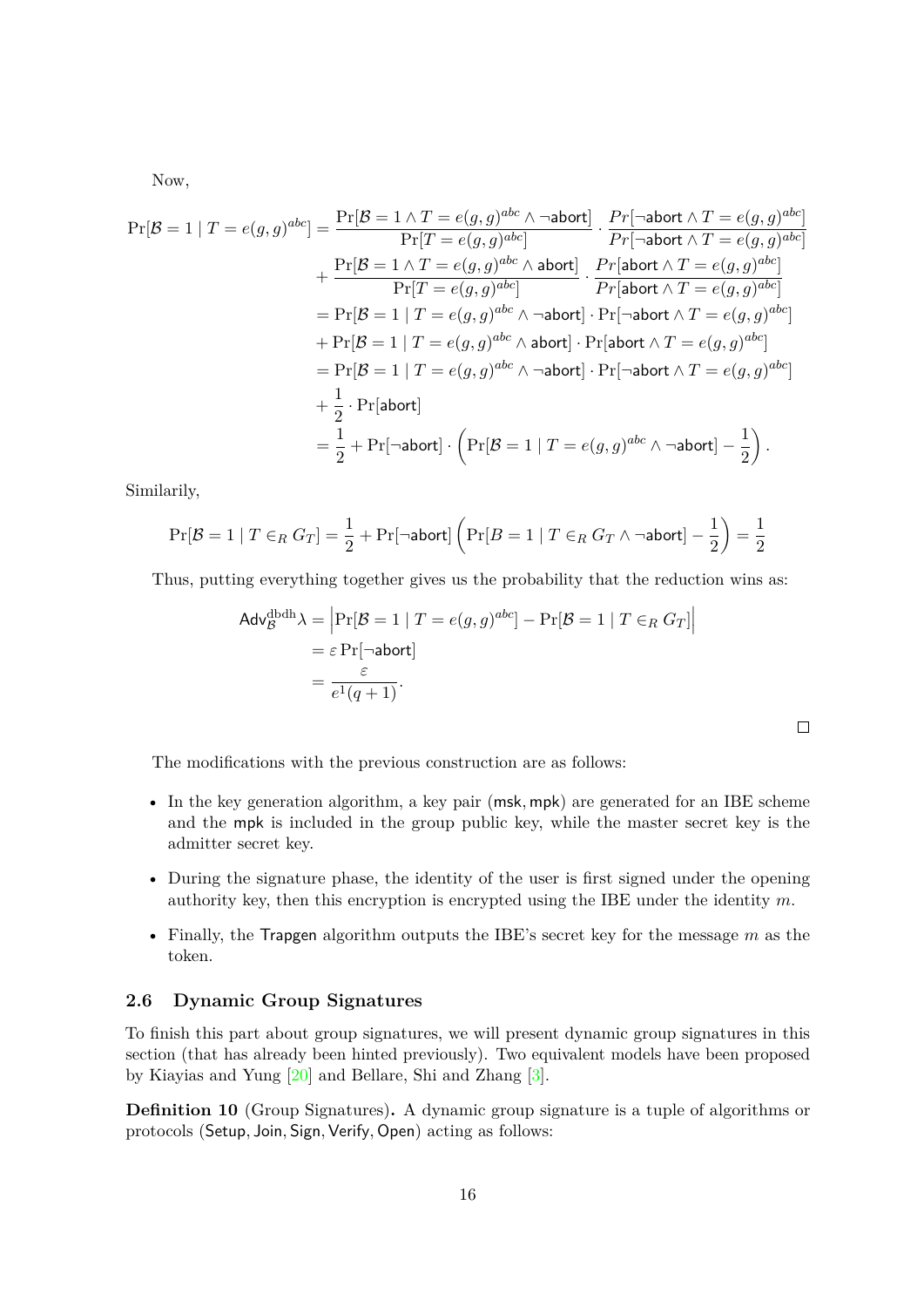- **Setup**( $1^{\lambda}$ , N): this algorithm takes as inputs the security parameter  $\lambda$  and an upper bound on the number of users *N* and outputs the group public key gpk, the group master secret key msk and the opening key ok.
- **Join:** this interactive protocol is run between an enrolling user knowing its identity and the group manager possessing the group master secret key. At the end of the interactions, the user obtains its secret key  $gsk_{id}$  and the transcript of the interaction is publicly available.
- **Sign**(gsk<sub>id</sub>, m): it takes as inputs a user secret key gskid, a message m to be signed and outputs a signature *σ*.
- **Verify**(gpk,  $m, \sigma$ ): given a message  $m$ , a signature  $\sigma$  and the group public key gpk, this algorithm returns true or false.
- **Open**(ok, m,  $\sigma$ ): given a message m, a signature  $\sigma$  and the group public key gpk, this algorithm returns true or false.

In the security definitions, another security requirements is necessary: non-frameability. Which summarized the fact that either knowing the group secret key, no one is able to frame an honest user by forging a signature that opens to it.

## <span id="page-16-0"></span>**3 Electronic-Cash**

Introduced by Chaum in 1982, e-cash initially aims at providing the digital equivalent of realworld currencies with a focus on users' privacy. The bank issues coins that can be withdrawn by users and spent to merchants. Eventually, the money is latter deposit to accounts within the bank. Between the moment a coin is withdrawn and deposited again, it should be impossible to identify how it has been spent, contrary to other electronic payment systems.

Since its inception, many variants have been proposed, featuring different properties, such as divisible e-cash, that allows splitting a coin (while standard e-cash possesses the same drawback as traditional coin: that is, the merchant has to possess the coins to provide exact change), decentralised versions and so on.

### <span id="page-16-1"></span>**3.1** Definition

In this e-cash scenario, there are three players: the user, the bank and the merchant.

**Definition 11** (Compact e-cash  $[6]$ ). An e-cash system is a tuple of algorithms or protocols (BKeygen, UKeygen, Withdraw, Spend, Deposit, Identify, VerifyGuilt, Trace, VerifyOwnership) such that:

- **BKeygen**( $1^{\lambda}$ , params): it is the key generation algorithm for the bank  $\beta$ . It takes as input the security parameter  $\lambda$ , and some common parameters *params*. This algorithm outputs a key pair  $(\mathsf{pk}_\mathcal{B},\mathsf{sk}_\mathcal{B})$ .
- **UKeygen**( $1^{\lambda}$ , params): it is the key generation algorithm for the user U that outputs ( $pk_{\mathcal{U}}$ ,  $sk_{\mathcal{U}}$ ). Since merchants are a subset of users, they may use the same algorithm as well to obtain their keys.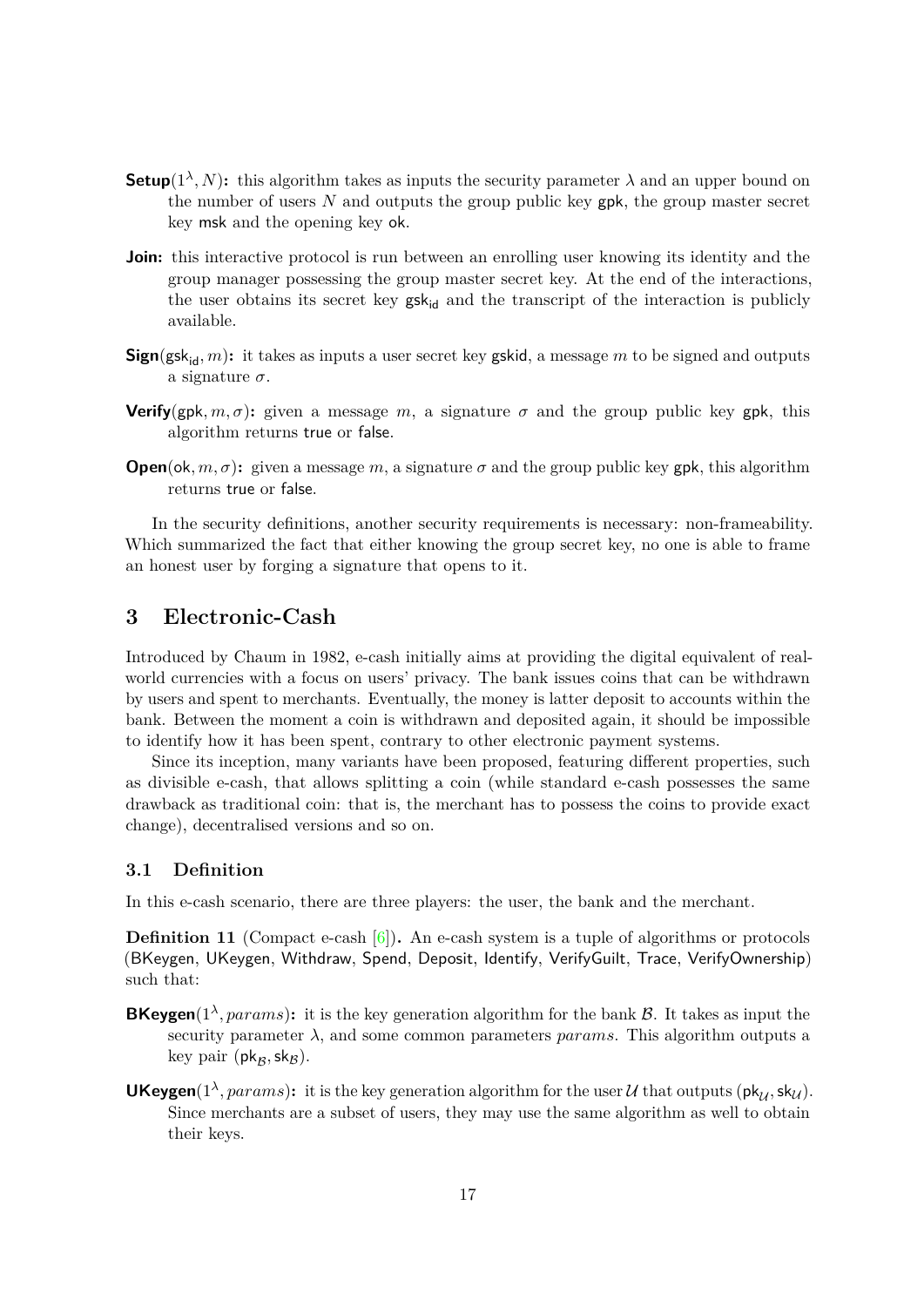- **Withdraw**( $\mathcal{U}(\mathsf{pk}_\mathcal{B},\mathsf{sk}_\mathcal{U},n),\mathcal{B}(\mathsf{pk}_\mathcal{U},\mathsf{sk}_\mathcal{B},n)$ ): this protocol between the bank  $\mathcal B$  and the user  $\mathcal U$ allows the latter to withdraw a wallet  $W$  of  $n$  coins from the bank  $\mathcal{B}$ . At the end of the interaction, the user outputs a wallet *W* or an error message  $\perp$  while the bank outputs some message  $\mathcal{T}_W$  that allows it to trace the user should this user double-spend some coin or an error message ⊥. The bank maintains a database *D* for this trace information, to which it enters the record ( $\mathsf{pk}_{\mathcal{U}}$ ,  $T_W$ ).
- **Spend**( $\mathcal{U}(W, \mathsf{pk}_{\mathcal{M}})$ ,  $\mathcal{M}(\mathsf{sk}_{\mathcal{M}}, \mathsf{pk}_{\mathcal{B}}, n)$ ): in this protocol, a user  $\mathcal{U}$  gives one coin of its wallet  $W$ to the merchant M. Here, the merchant obtains a serial number *S* of the coin and a proof  $\pi$  of validity of the coin. The user's output is an updated wallet  $W'$ .
- **Deposit**( $M$ (sk<sub>M</sub>, S,  $\pi$ , pk<sub>B</sub>),  $B$ (sk<sub>M</sub>, sk<sub>B</sub>)): in this protocol, a merchant M deposits a coin  $(S, \pi)$  into its account held by the bank B. Whenever an honest M obtained  $(S, \pi)$  by running the Spend protocol with any (honest or otherwise) user, there is a guarantee that this coin will be accepted by the bank  $\mathcal B$ . Hereafter,  $\mathcal B$  adds  $(S,\pi)$  to the list of spent coins. The merchant returns either nothing or an error message  $\perp$ .
- **Identify**( $params, S, \pi_1, \pi_2$ ): given two proof of validity  $\pi_1$ ,  $\pi_2$  for a serial number *S*, this algorithm outputs a public key  $\mathsf{pk}_{\mathcal{U}}$  and a proof  $\Pi_G$ . If the merchant M who submitted the two proofs is *not* malicious, then  $\Pi_G$  is a proof that  $\mathsf{pk}_{\mathcal{U}}$  is the registered public key of the user that double-spent the coin *S*.
- **VerifyGuilt**( $params, S, \text{pk}_{U}, \Pi_{G}$ ): this algorithm allows to publicly verify proof  $\Pi_{G}$  that the user with public key  $pk_{\mathcal{U}}$  is guilty of double-spending coin *S*.
- **Trace**( $params, S, \text{pk}_{\mathcal{U}}, \Pi_G, D, n$ ): given a public key  $\text{pk}_{\mathcal{U}}$  of a double-spender, a proof  $\Pi_G$  of his guilt in double-spending coin *S*, the database *D*, and a wallet size *n*, computes the serial number  $S_1, \ldots, S_m$  of all the coins issued to U along with proofs  $\Pi_1, \ldots, \Pi_m$  of  $pk_{\mathcal{U}}$ 's ownership. If VerifyGuilt( $params, S, pk_{\mathcal{U}}, \Pi_G$ ) doesn't accept, this algorithm does nothing.
- **VerifyOwnership**( $params, S, \Pi, pk, n$ ): this algorithm allows to publicly verify the proof  $\Pi$ that a coin with serial number *S* belongs to a double-spender with public-key  $pk_{\lambda}$ .

This scheme should also verify the following security properties, that are initially provided informally.

CORRECTNESS. If an honest user runs Withdraw with an honest bank, then neither will output an error message. If an honest user runs Spend with an honest merchant, then the merchant accepts the coin.

BALANCE. From the bank's point of view, what matters is that no collection of users and merchants can ever spend more coins than they withdrew. It is required that there is a knowledge extractor  $\mathcal E$  that executes  $u$  Withdraw protocols with an adversarial user and extracts *un* serial numbers  $S_1, \ldots, S_{un}$ . It is asked that for every adversary, the probability that an honest bank will accept  $(S, \pi)$  as the result of the Deposit protocol, where  $S \neq S_i \forall i \in [1; un]$ is negligible. If  $S_1, \ldots, S_n$  is a set of serial numbers output by  $\mathcal E$  when running Withdraw with public key  $pk_{U}$ , we say that coins  $S_1, \ldots, S_n$  belong to U identified by  $pk_{U}$ .

IDENTIFICATION OF DOUBLE-SPENDERS. Suppose  $\mathcal B$  is honest,  $\mathcal M_1,\mathcal M_2$  are honest merchants who ran the Spend protocol with the adversary such that  $\mathcal{M}_1$  outputs  $(S, \pi_1)$  and  $\mathcal{M}_2$  outputs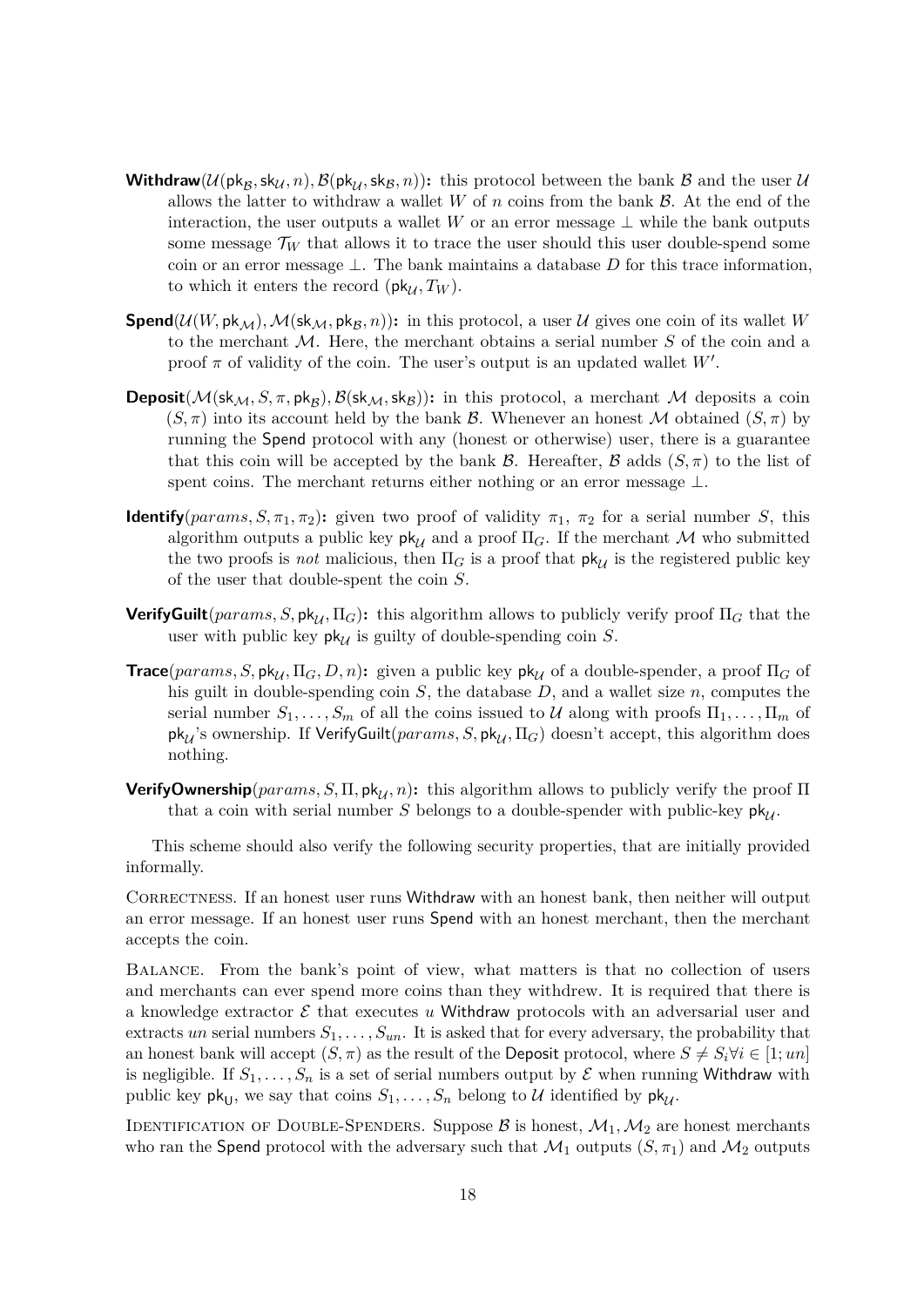*S*,  $\pi$ <sub>2</sub>). This property guarantees that, with high probability, Identify(*params*, *S*,  $\pi$ <sub>1</sub>,  $\pi$ <sub>2</sub>) outputs a key  $pk_{\mathcal{U}}$  and proof  $\Pi_G$  such that VerifyGuilt( $params, S, pk_{\mathcal{U}}, \Pi_G$ ) accepts.

TRACING OF DOUBLE-SPENDERS. Given a user  $U$  is shown guilty of double-spending coin  $S$  by a proof  $\Pi_G$  s.t. VerifyGuilt accepts, this property ensures that  $Trace(params, S, pk_{\mathcal{U}}, \Pi_G, D, n)$ will output the serial numbers  $S_1, \ldots, S_n$  of all coins that belongs to U with proofs of ownership  $\Pi_1,\ldots,\Pi_n$  such that for all *i*, with high probability,  $\mathsf{VerifyO}$ wnership $(params, S_i, \Pi_i, \mathsf{pk}_{\mathcal{U}}, n)$ also accepts.

Anonymity of Users. From a privacy point of view, what matters is that the bank, even when cooperating with any collection of malicious users and merchants, cannot learn anything about a user's spending other than what is available from side information from the environment. To capture this property more formally, we introduce a simulator  $S$ , that possesses some side information not normally available to players. For instance, in the common parameters model,  $\mathcal S$  generates these parameters; in the ROM,  $\mathcal S$  controls the random oracle, etc. We require that  $S$  can create simulated coins without access to any wallet, such that a simulated coin is indistinguishable from a valid one. More precisely,  $\mathcal S$  executes the user's side of the Spend protocol without access to the user's secret or public key, or his wallet *W*.

Exculpability. Suppose that an adversary that participates any number of times in the Withdraw protocol with the honest user with public key  $pk_{\mathcal{U}}$ , and subsequently to that, in any number of legal Spend protocols with the same user. I.e., if the user withdrew *u* wallet of *n* coins each, then this user can participate in at most *un* Spend protocols. The adversary then outputs a coin serial number *S* and a purported proof Π that the user with public key  $pk_{\mathcal{U}}$  is a double-spender and owns coins *S*. The *weak* exculpability property requires that, for all adversary, the probability VerifyOwnership( $params, S, pk_{11}, \Pi, n$ ) accepts is negligible. Furthermore, the adversary may continue to engage in the user  $U$  in Spend protocols even if it means  $U$  must double-spend some coins of its choosing (in which case, the state of its wallet is reset). The adversary then outputs  $(S, \Pi)$ . The *strong* exculpability property postulates that, for all adversaries, when  $S$  is a coin serial number *not* belonging to  $U$ , the weak exculpability holds, and when *S* is a coin serial number *not* double-spent by user *U* with public key  $pk_{\mathcal{U}}$ , the probability that VerifyGuilt( $params, S, \Pi, pk_{\mathcal{U}}, n)$  accepts is negligible.

### <span id="page-18-0"></span>**3.2 Building Blocks**

Some constructions for e-cash relies on *blind signatures*. However, we describe a construction using a primitive similar to what is needed for group signatures: signatures with efficient protocols *à la* Camenisch and Lysyanskaya [\[10\]](#page-26-11).

**Definition 12.** A *signature with efficient protocols* is a signature scheme (Keygen, Sign, Verify) along with two companion protocols:

- One protocol to prove the knowledge of a signature;
- One protocol to obtain a signature on a committed value.

As this primitive enables a simple anonymous authentication mechanism, it has proven to be a fundamental building block for privacy-preserving cryptography. The construction of signatures with efficient protocols proposed by Camenisch and Lysyanskaya [\[9\]](#page-25-6) relies on the Strong RSA assumption: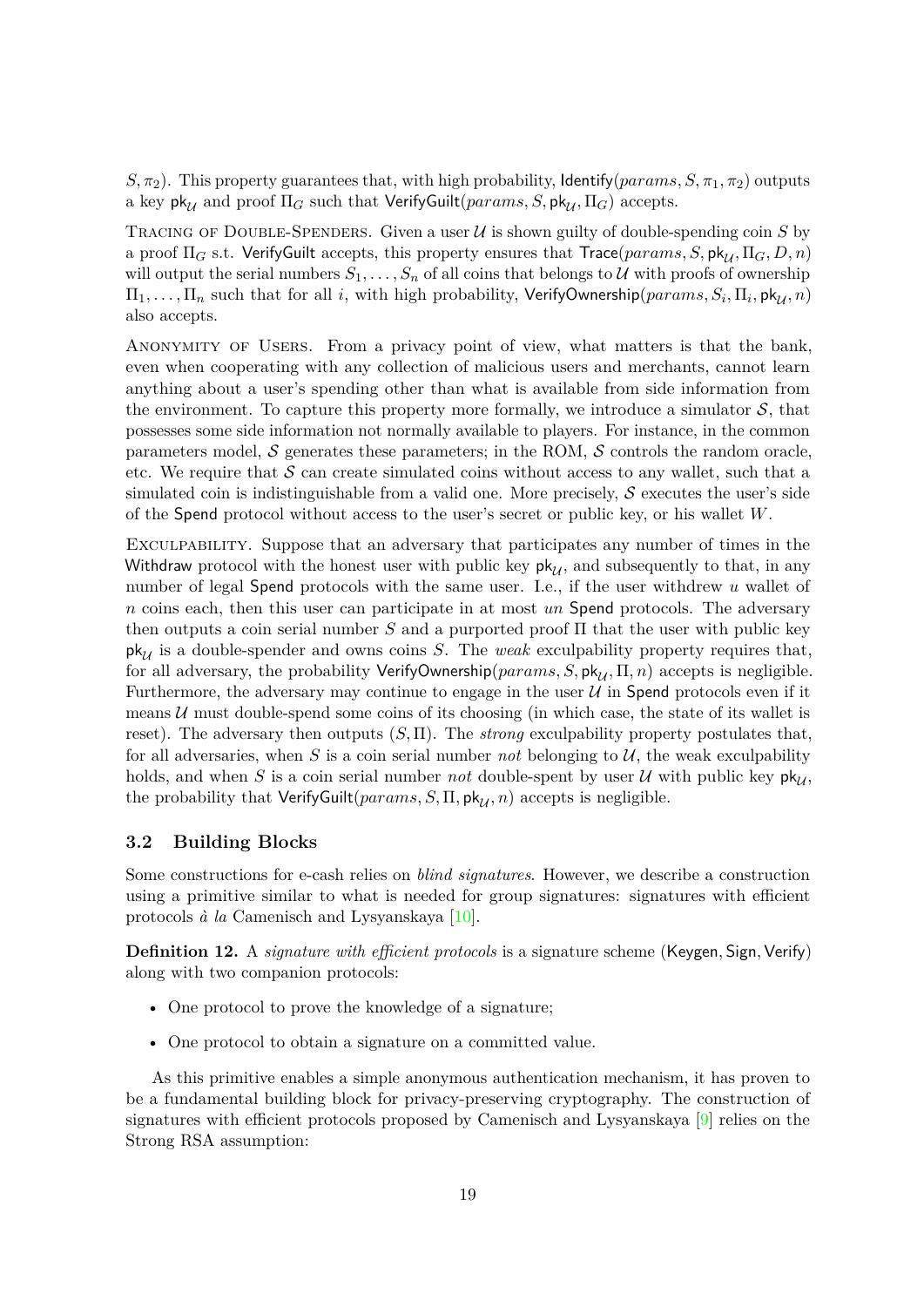**Input:**  $N, a, b, c$ , and the commitment parameters  $N_c, g_c, h_c$  for *c*. The user knows  $r_c$  such that  $c = g^x h^{r_c} \text{ mod } N$ .

| $\textbf{User}(x, r_c)$        |          | $Signer(p,q)$                          |
|--------------------------------|----------|----------------------------------------|
| Compute $c_x = a^x b^r \mod N$ | $c_x$    |                                        |
| Prove that $c_x$ and $c$       |          |                                        |
| commit to the same value       |          |                                        |
| Prove the knowledge of $x, r$  |          |                                        |
|                                |          | Sample $r'$ , e at random and compute  |
|                                | r', e, v | $v = (c_x \cdot b^{r'} \cdot c)^{1/e}$ |
| $s \leftarrow r + r'$          |          |                                        |

Output  $\sigma = (s, e, v)$ 

<span id="page-19-1"></span>Figure 5: Protocol to sign on a committed value

**Definition 13** (Strong RSA). The *strong RSA* problem is the following: given a RSA modulus  $N = pq$ , and  $u \in \mathbb{Z}_N^{\star}$ , find a pair  $(e, x)$  such that  $u = x^e \mod N$ .

The strong RSA assumption states that no PPT adversary can solve the RSA problem with more than negligible probability.

- **Keygen**(1<sup> $\lambda$ </sup>): sample a *special* RSA-modulus:  $N = p \cdot q$  with *p* and *q* be safe primes. Sample quadratic residues modulo *N*:  $a, b, c \leftrightarrow QR_N$ . Finally, define  $pk = (N, a, b, c)$  and  $sk = p$ .
- **Sign**(sk, m): to sign a message from a space made of strings of length  $\ell$ , first pick a random bitstring *e* of length  $\ell + 2$  and *s* of length  $\ell + |p| + \lambda$  and using *p* compute *v* such that

<span id="page-19-0"></span>
$$
v^e = a^m b^s c \bmod N. \tag{1}
$$

The signature  $\sigma$  consists of the tuple  $(s, e, v)$ .

- **Verify**( $pk, \sigma, m$ ): to verify a signature  $\sigma$  parsed as  $(s, e, v)$ , one has to check if equation [\(1\)](#page-19-0) holds.
- **Claim.** The above signature scheme is EU-CMA-secure under the strong-RSA assumption.

Now that we have a signature scheme, we have to describe the so-called companionprotocols. To do this, we first need to describe the associated commitment scheme, which will be akin to Pedersen's commitment.

- **Setup**(1<sup> $\lambda$ </sup>): generate a special RSA modulus  $N = p \cdot q$  and sample  $h \leftrightarrow QR_N$  and pick a random *g* in  $\langle h \rangle$  (the group generated by *h*).
- **Commit** $(x; r)$ **:** to commit to a value *x* using the randomness *r*, output com =  $g^x h^r$  mod *N* and  $\text{dec} = (x, r)$ .message

**Open**(com, dec): to open a commitment com, accept if an only if com =  $g^x h^r$  mod N.

This commitment is statistically hiding and is computationally binding under the factorisation assumption. Thus, to sign on a committed value, the user and the signer act as described in Figure [5](#page-19-1) and the protocol to prove knowledge on a committed value is sketched in Figure [6.](#page-20-2)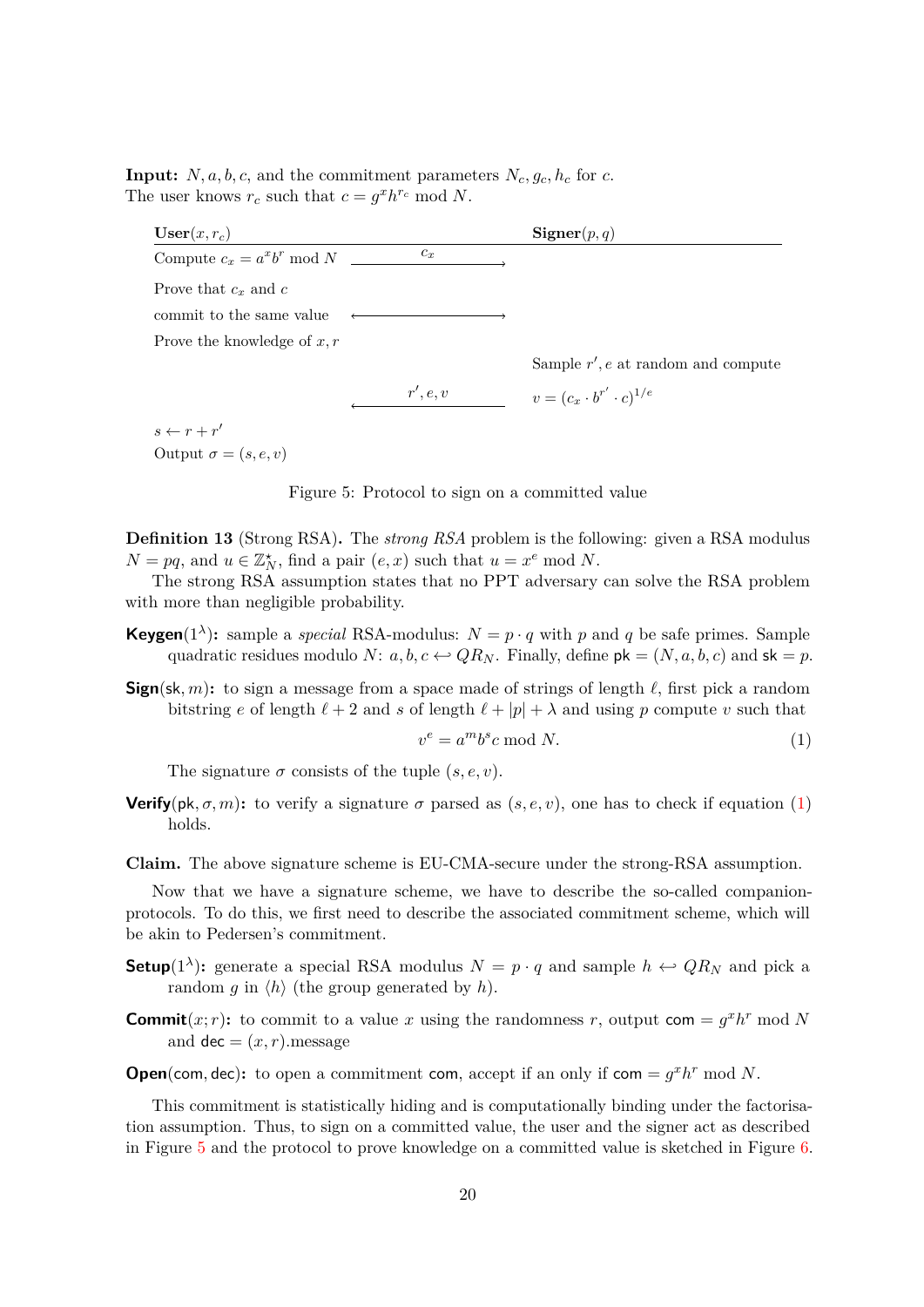| $\mathbf{User}(x, r, \sigma = (s, e, v))$                 | Verifier                  |  |  |
|-----------------------------------------------------------|---------------------------|--|--|
| Sample randomnesses                                       |                           |  |  |
| $w, r_e, r_w, r_w, r$                                     |                           |  |  |
| Compute                                                   |                           |  |  |
| $c_s \leftarrow g^s h^{r_s}$ $c_e \leftarrow g^e h^{r_e}$ |                           |  |  |
| $c_v \leftarrow g^v h^{r_v}$ $c_w \leftarrow g^w h^{r_w}$ |                           |  |  |
| $z \leftarrow ew \quad c_z = q^z h^{r_z}$                 | $c_s, c_e, c_v, c_w, c_z$ |  |  |

**Input:**  $(N, a, b, c), (g, h), (n_c, g_c, h_c), c_x = g^x \cdot h^r_c$ 

Prove relations between commitments  $\longleftrightarrow$  Accepts if the proofs are correct

<span id="page-20-2"></span>



<span id="page-20-3"></span>Figure 7: Conduct of an election.

## <span id="page-20-0"></span>**4 Electronic Voting**

In this section, we will see yet another complex cryptographic primitive: electronic voting. As its name implies, the goal of electronic voting is to enable a set of user to cast a vote while keeping everything but the result secret. Thus, this protocol is intimately tied to privacy-based cryptography and has been studied since 1985  $[14, 4]$  $[14, 4]$ . Here, we are interested in the case where the vote is made from a computer and is secured over some public channel, such as the internet. We are not considering the case of voting machine where the result is tallied on site.

As anyone can act as they want over the protocol, it should be robust against double-voting attacks, or trying to eavesdrop the result before the tally. As such, the security of the system should protect the users' anonymity, but also the system's soundness to ensure the reliability of the vote.

### <span id="page-20-1"></span>**4.1 Desired Notions**

As depicted in Figure [7,](#page-20-3) a voting system follows a sequence of phases. First, the voters that belongs to the election list receive their credentials from a registrar during the registration phase. Once this is done, a voter casts its vote  $x_i$  as its ballot during the voting phase. The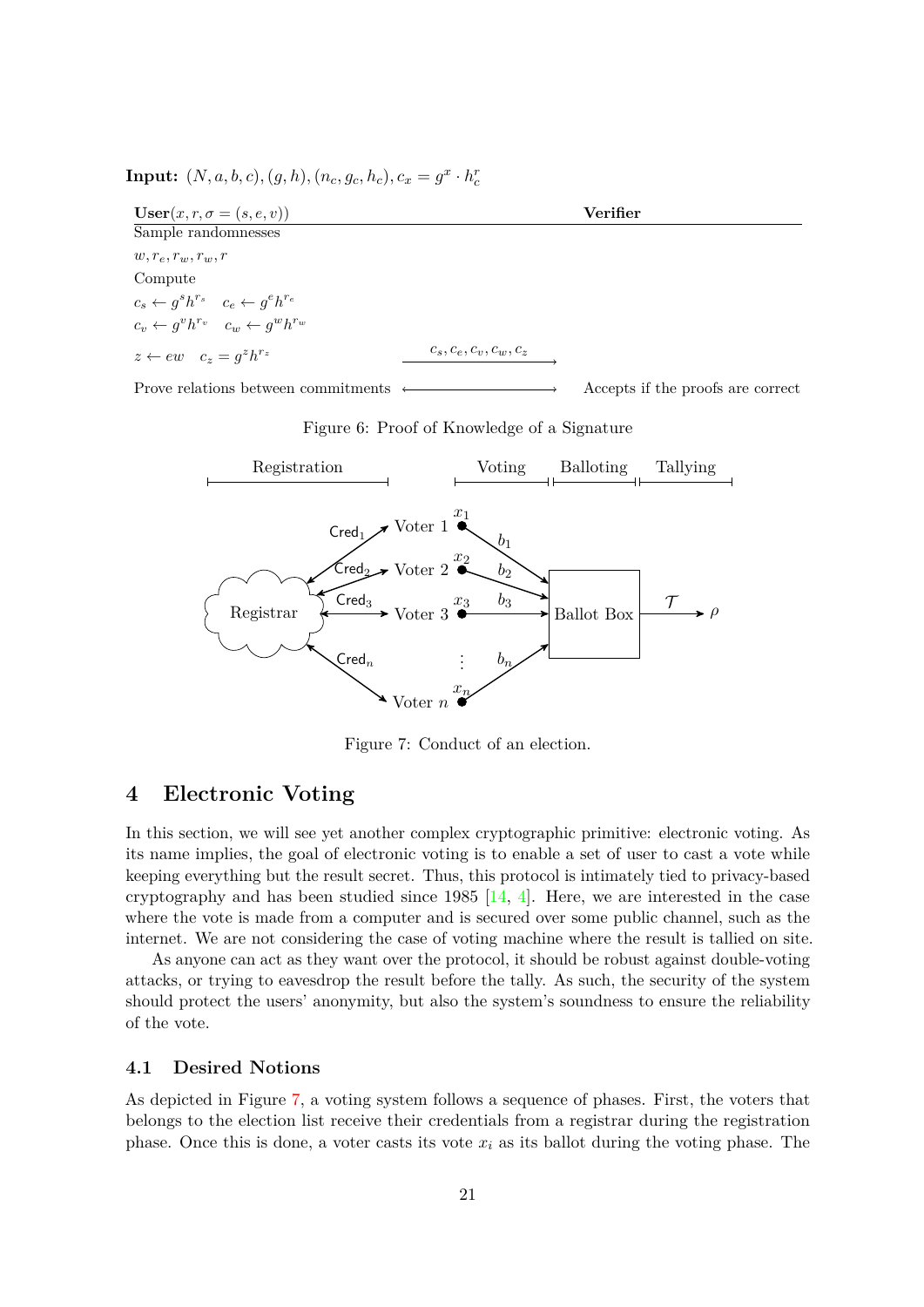entity responsible of the balloting ensures that public information about the bulletin board remains unlinkable from the ballots. At some point, the vote closes, and the ballots are tallied to obtain the result of the vote  $\rho(x_1, \ldots, x_n)$ . In a majority vote, a vote is typically a binary vector of Hamming weight at most 1 and the result function is the sum of these vectors. The candidate who obtains the highest number of votes usually wins the election. Each voter wants their vote to remain unlinkable from them (otherwise, they may be subject to coercion), but they may also want to be able to checks that their vote has indeed been taken into account.

Henceforth, many security notions are desirable for an e-voting scheme and we can cite the following properties:

- **Democracy:** this notion captures the fact that every voter should have the same influence on the resulting vote. Meaning that: only eligible voters are allowed to cast a vote, and at most one vote per user should be counted.
- **Privacy:** this notion captures the anonymity of the users under *public ballots*. Hence, no one can tell what lies inside a ballot.
- **Coercion-resistance:** we also want to ensure that no one can be bribed to enforce his/her vote. Thus, a voter shouldn't be able to prove whom it voted for.
- Accuracy: the vote count should be exact.
- **Verifiability:** this notion may have multiple variant, but it says that it should be possible to check if a vote is part of the final tally or not. It can be public, representative (only allowed members of the system can check the validity of a vote) or universal (anyone can check that any vote has been casted).
- **Robustness:** the system should be able to resist against a group of malicious voters who wants to corrupt the result of the vote.
- **Fairness:** to ensure the fairness of the vote, we also want that no partial result can be computed before the end of the vote.
- **Flexibility:** a property that does not exist in physical voting is that we may also want the users to be able to change the content of their vote before the end of the vote, so that they can correct a mistake.

These notions, are not all compatible with each others. For example, a system cannot be both individually verifiable and resistant to coercion, as the verification of your own vote is a proof of what you voted for.

As such, the description of a voting system will depend on the security it should ensure. For instance the *Belenios* voting system  $[15]$ , which is individually verifiable, involves the following entities:

- **Election administrator:** this entity  $\mathcal{E}$  is responsible for setting up an election. It publishes the identities *id* of eligible voters, the list of candidates and the result function  $\rho$  of the election.
- **Registrar:** this entity  $\mathcal{R}$  is responsible for distributing secret credentials to voters and registering the corresponding public credentials.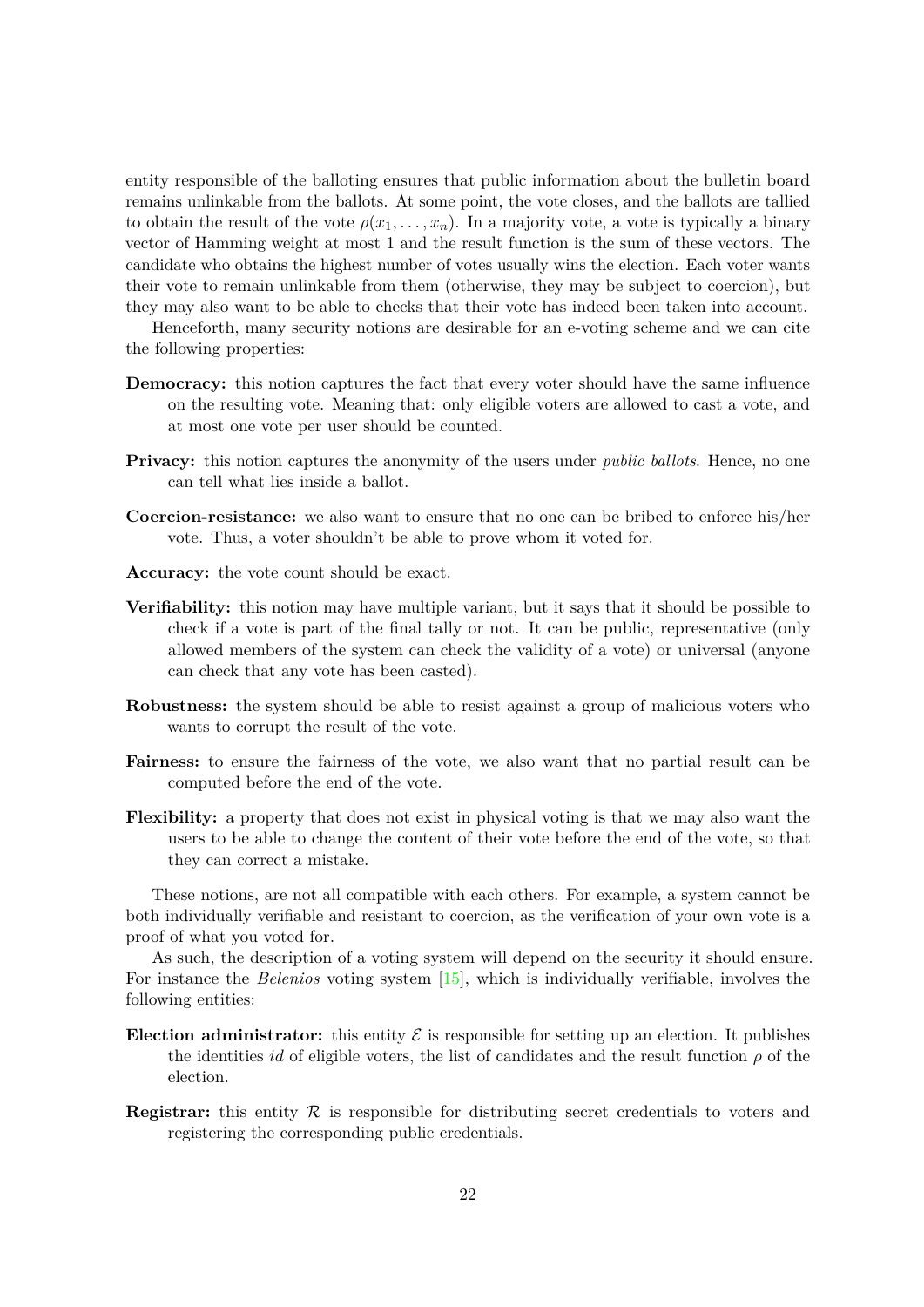**Trustee:** this entity  $\mathcal T$  is in charge of tallying and publishing the final result.

**Voters:** the eligible voters, denoted by their id  $id_1, \ldots, id_n$ , who participate in the election.

**Bulletin board manager:** denoted by  $\beta$ , this entity is responsible for processing ballots and storing the valid ballots in the bulletin board BB.

These entities participate in the vote via different algorithms. The voting protocol is defined by the set of admissible vote  $V$ , the result space **R** and the result function family  $\{\rho_n : \mathbb{V}^n \to \mathbf{R}\}_{n \in \mathbb{N}}$ . In the case of a majority vote,  $\mathbb V$  is the set of binary vectors (indexed by the candidates) with at most one 1 and the result space is an integer vector, the result function is just the vector sum function over casted votes. With these parameters, the voting system consists of the following algorithms:

- **Setup**( $1^{\lambda}$ ): from the security parameter  $\lambda$ , this algorithm outputs an election key pair ( $pk, sk$ ) and a list of credentials *L*. The public key pk is implicit in all the following algorithms.
- **Credential**( $1^{\lambda}$ , id): from the security parameter  $\lambda$  and some user identity id, this algorithm generates the user's credential  $(\mathsf{pk}_{\mathsf{id}}, \mathsf{sk}_{\mathsf{id}})$  and adds  $\mathsf{pk}_{\mathsf{id}}$  to the list of credentials *L*.
- **Vote**(id,  $pk_{id}$ ,  $sk_{id}$ , *v*): each user can cast a vote using its credentials and its vote  $v \in V$ . It outputs a ballot *b*.
- **Validate**(*b*): on input a ballot *b*, this algorithm returns ⊤ for well-formed ballot or ⊥ otherwise.
- **Box**(BB*, b*)**:** from the bulletin board BB and a ballot *b*, this algorithm outputs an updated bulletin board BB′ . This algorithm may be stateful (meaning that it maintains a local state *st*). In any cases, BB remains unchanged if Validate( $b$ ) =  $\perp$ . We say that BB is well-formed if  $Valiate(b) = 1$  for every  $b \in BB$ .
- **VerifyVote**(BB, id, pk<sub>id</sub>, sk<sub>id</sub>, b): this algorithm returns  $\perp$  or  $\top$  from the bulletin board BB, the voter's credentials, and a ballot *b*.
- **Tally**(BB*,*sk)**:** from the bulletin board BB and the election secret key sk, this algorithm outputs the tally *r* and a proof of correct tabulation Π. It is possible that Π is equal to  $\perp$  which corresponds to an invalid election.
- **Verify**(BB*, r,* Π)**:** from the bulletin board BB, the result *r* and the proof of correct tabulation Π, this algorithm returns ⊥ or ⊤.

## <span id="page-22-0"></span>**4.2 Designing a Voting System**

Several methods have been proposed to design an e-voting system that rely on different building blocks.

From homomorphic encryption, it is possible to obtain universal verifiability but the votes are not flexible. Using blind signatures to ensure the anonymity of the votes allows self-verification. Finally, a last solution uses mix networks that are defined below.

**Definition 14** (Mix Network [\[13\]](#page-26-14)). A *mix-network* (or *mix-net*) with respect to a public key encryption PKE is a function Mix such that  $Mix(C_1, \ldots, C_n) = (C'_{\sigma(1)}, \ldots, C'_{\sigma(n)})$  where  $\sigma$  is a random permutation and PKE.Dec<sub>sk</sub>( $C_c'$  $\sigma'(\sigma(i)) = \mathsf{PKE}.\mathsf{Dec}_{\mathsf{sk}}(C_{\sigma(i)})$  for any  $i \in [1, n].$ 

When this function is associated with a zero-knowledge proof that allows to prove a correct shuffling of the encrypted inputs, the mix-network is said to be *verifiable*.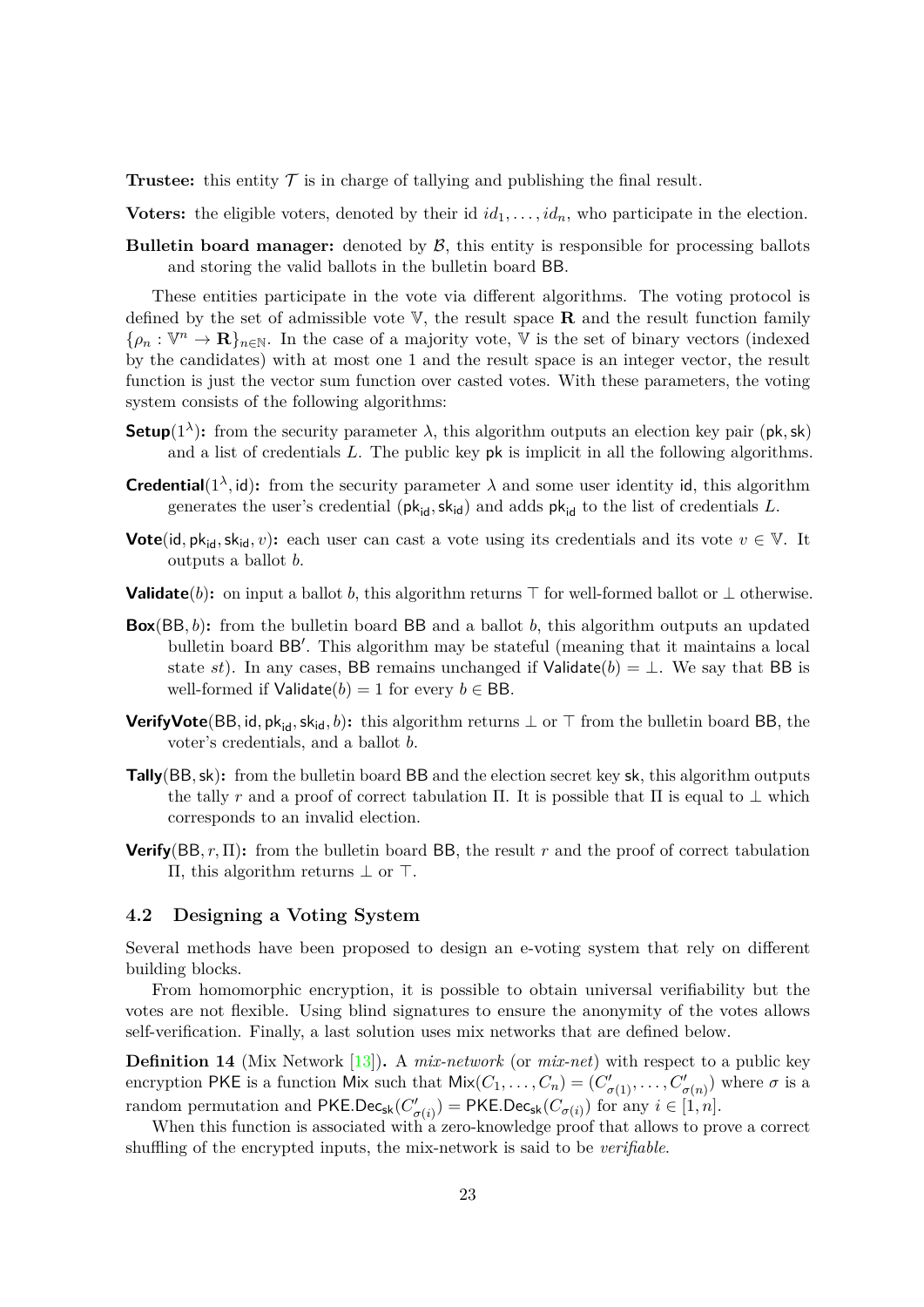

Figure 8: Mix-network-based voting system.

Mix-net-based solutions allow both flexibility and universal-verifiability, however fairness is an issue. However these schemes are quite heavy in terms of communication and computation costs. To design a voting scheme from mix-networks, the ballots (which are encrypted votes) are put into a series of mix-nets and the resulting vector (along with the proof of correct shuffling). Thus the tallying is just the decryption of the resulting vector along with a proof of correct decryption, and the result function is applied to the resulting results. The use of mix-networks ensure that voter cannot be linked back to voters and zero-knowledge proofs ensure verifiability and robustness of the scheme. We can also see that modifying a vote at the input of the mix-nets layers is possible with this scheme.

Homomorphic encryptions allows to simply encrypt the vote and aggregates them in the bulletin board (with a proof of correct evaluation) to make impossible to find back a vote from the (publicly available) bulletin board. Then, to tally the vote, one simply has to decrypt the bulletin board.

Finally, for blind signature-based e-voting systems, the vote procedure is an interactive protocol with the election administrator. The voter blindly signs its vote to obtain a signature  $\sigma_i$  and sends its ballot  $b = PKE$ *.*Enc(pk,  $\langle x_i, \sigma_i \rangle$ ) to the trustee. In the original scheme from Fujioka, Okamoto and Ohta [\[18\]](#page-26-15), the fairness is ensured by splitting the trustee in two entities: an opener and a counter. In this case, the voter sends an encryption of a commitment its vote to the opener and the decommitment of its vote to the counter. Therefore, the counter cannot count the votes without the opener first opening them, and the opener can't do anything from the commitment of the votes (from the hiding property). The blind signature ensures both anonymity and along with the binding of the commitment the robustness of the system.

We can remark that in any of those schemes, it is possible to split the different authorities to avoid a single point of failure using secure multiparty computation (MPC). It is what Belenios is doing for instance.

### <span id="page-23-0"></span>**4.3 Instantiating an E-Voting Scheme: Belenios**

Belenios  $[15]$  is a e-voting scheme that derives from Helios  $[1]$ . It works using the homomorphism of the additive variant of El Gamal encryption and the Schnorr signature scheme from discrete logarithm (which is the Fiat-Shamir instanciation of the Schnorr identification protocol we saw previously). The zero-knowledge proof that is used is a Schnorr-like proof.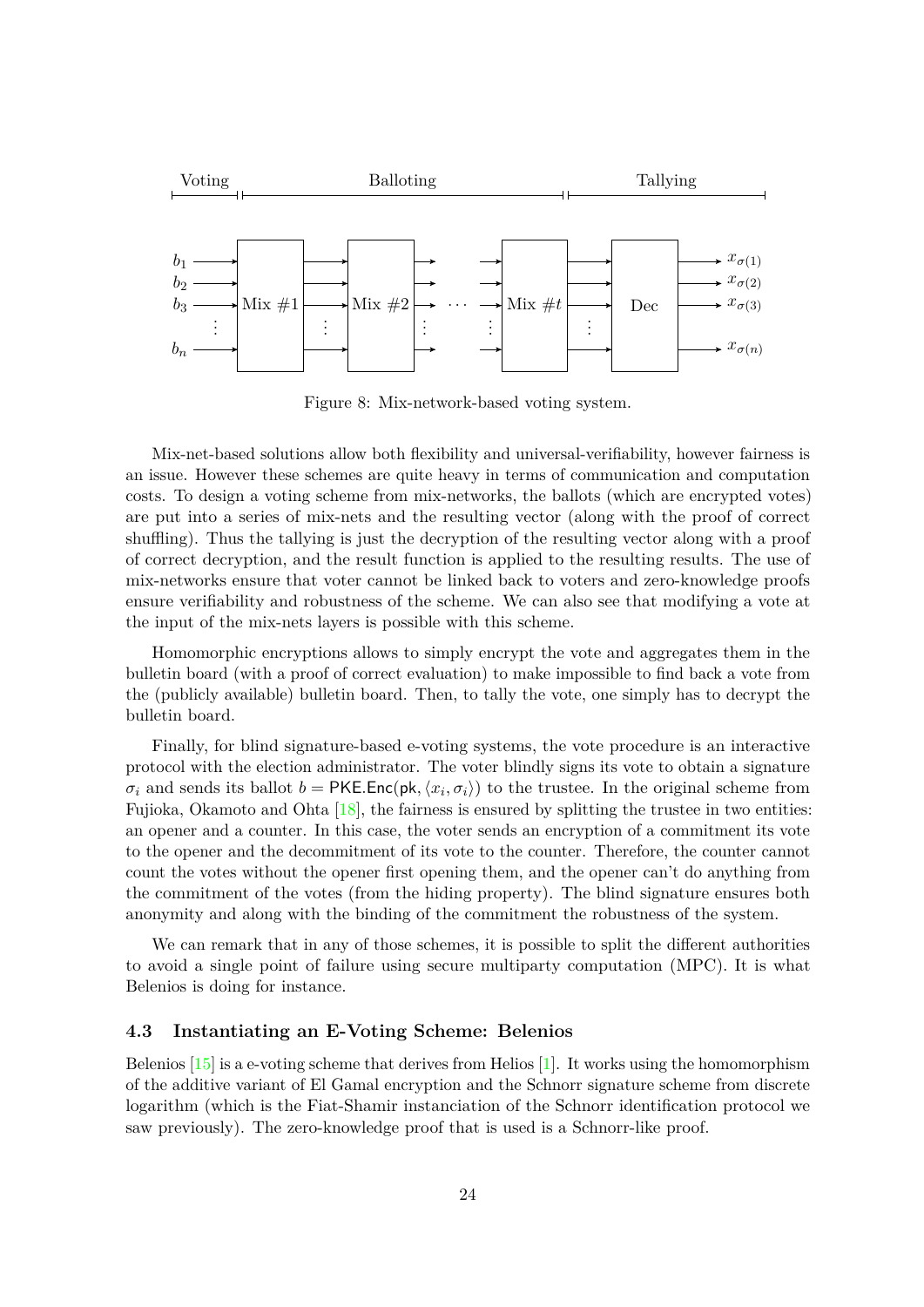- **Setup**( $1^{\lambda}$ ): this algorithm generates the public parameters and a key pair for El Gamal encryption. Namely, it picks  $\mathbb{G} = \langle g \rangle$  a cyclic group of order  $p > 2^{\lambda}$ , and sets  $\mathsf{sk} \leftarrow \mathbb{Z}_p$ and  $h = g^{\text{sk}}$ . It also samples two hash functions  $H, G : \{0,1\}^* \to \mathbb{Z}_p$ , initialises a credentials list *L* as  $\emptyset$  and defines the public key as  $\mathsf{pk} \triangleq (\mathbb{G}, p, h, L, G, H, \mathbb{V} = \{0, 1\}).$
- **Credential**( $1^{\lambda}$ , id): It generates a signing key for the voter who asks for it ( $pk_{id}$ ,  $sk_{id}$ ) ←  $Sig.Keygen(1<sup>\lambda</sup>)$  and appends  $pk_{id}$  to *L*.
- **Vote**(id,  $pk_{id}$ ,  $sk_{id}$ , *v*): To cast its vote using its credentials, a user generates its ballot *b* as follows:
	- 1. it encrypts its vote *v* as  $c = (c_1, c_2) \leftarrow \textsf{PKE}.\textsf{Enc}(\textsf{pk}, g^v; r)$  and computes an ORproof  $\pi$  using  $g$ , pk,  $c_1$ ,  $c_2$ ,  $r$  that  $v$  encrypts either 0 or 1 (using the hash function *H*).
	- 2. it computes  $\sigma \leftarrow$  Sig.Sign( $pk_{id}$ ,  $(c, \pi)$ ) and defines the ballot as  $b = (pk_{id}, c, \pi, \sigma)$ .
- **Validate**(*b*): to validate a ballot, the proof  $\pi$  is verified as well as the signature  $\sigma$  with respect to pk<sub>id</sub>. If either of those check fails it outputs  $\perp$  otherwise it returns ⊤.
- **Box**(BB, b): this algorithm maintains a local state *st* that stores entries of the form (id,  $pk_{id}$ ). If Validate(*b*) = ⊤, and the voter id never casted a vote before, it updates BB  $\leftarrow$  BB∪{*b*} and updates *st* accordingly. If (id,  $pk_{id}$ ) already appears in its recorded state, it updates the corresponding entry in BB. In any other cases, it means that the casted vote is invalid and BB remains the same.

**VerifyVote**(BB, id,  $pk_{id}$ ,  $sk_{id}$ , *b*): to verify a vote, this algorithm merely checks that  $b \in BB$ .

**Tally**(BB, sk): when it's time to tally, this algorithm performs the following steps:

- 1. For each  $b \in BB$ , run Validate(*b*). If any of these verifications return  $\perp$ , return  $\perp$ and  $\Pi = \bot$ .
- 2. Parse any ballot *b* as  $(\mathsf{pk}_b, c, \pi, \sigma)$ .
- 3. If  $pk_b$  appears twice in BB or  $pk_b \notin L$ , it outputs  $\perp$  and  $\Pi = \perp$ .
- 4. Compute the result ciphertext  $c_{\Sigma} = (c_1^{\Sigma}, c_2^{\Sigma}) = (\prod_{b \in \text{BB}} c_1^b, \prod_{b \in \text{BB}} c_2^b)$  where  $c_b$  is  $(c_1^b, c_2^b)$ .
- 5. Decrypt  $c_{\Sigma}$  to obtains  $g^{\rho}$  and runs a generic discrete log algorithm (for instance baby-step-giant-step) to retrieve the result  $\rho$  in time  $O(\sqrt{n})$  where *n* is the number of legitimate voters.
- 6. Finally,  $\Pi$  is the proof that  $c_{\Sigma}$  encrypts  $g^{\rho}$  (using the hash function *G*), and outputs  $(\rho, \Pi).$
- **Verify**(BB, r,  $\Pi$ ): to check the validity of a tally, this algorithm runs the verifications steps 1-3 of the Tally algorithm, then recompute the result ciphertext  $c_{\Sigma}$  as in step 4 of the tally algorithm and checks the proof  $\Pi$  that  $c_{\Sigma}$  is indeed an encryption of  $g^{\rho}$ .

This voting scheme is proven secure in the random oracle model with *weak verifiability* (meaning that it enjoys universal and individual verifiability under honest bulletin board and registration authorities). However, a generic transform exist to make it secure if one of these two is malicious (but not both).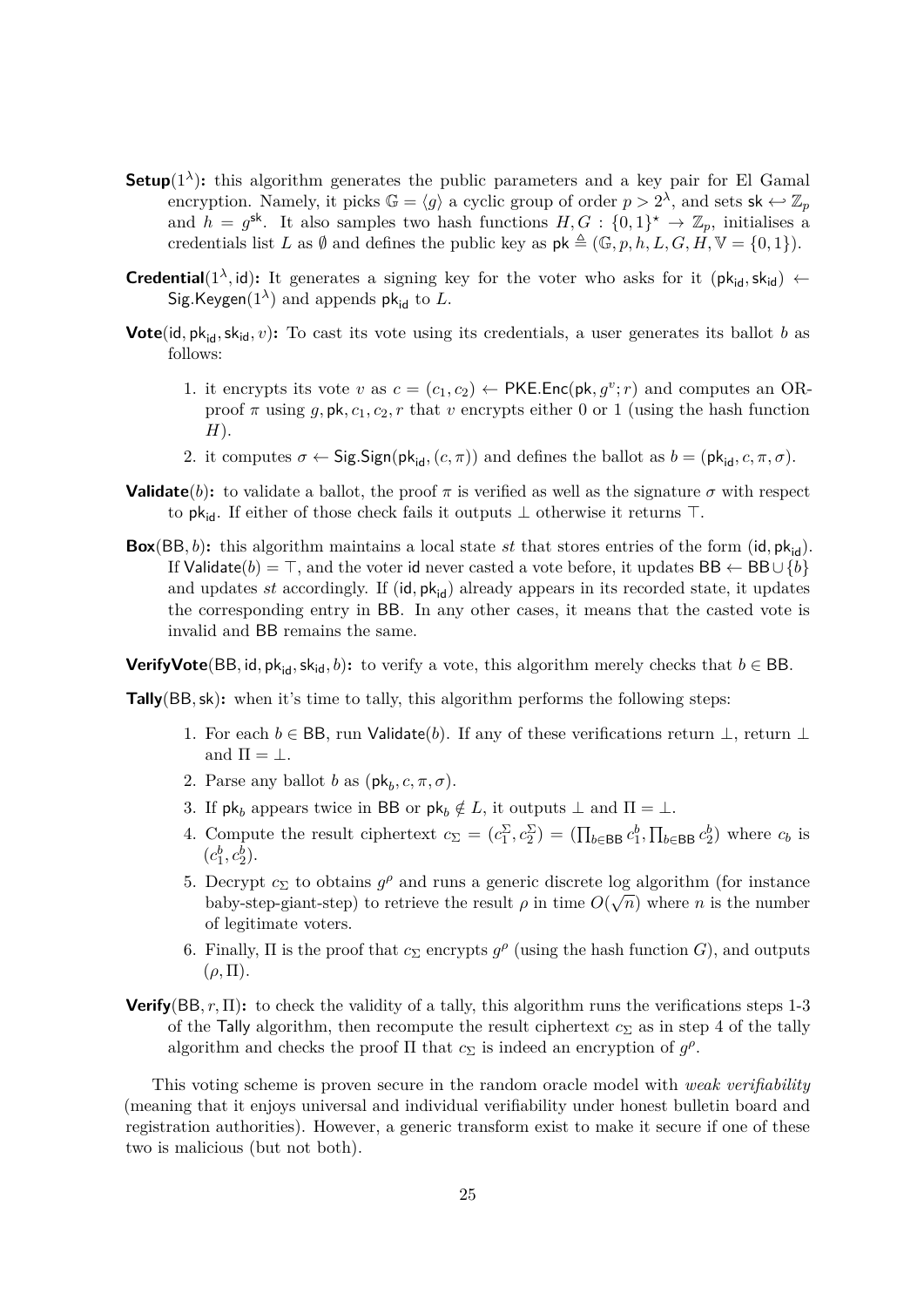| $\mathcal{P}(x_b)$                                                            |                      | $\mathcal{V}(y_0, y_1)$                                                              |
|-------------------------------------------------------------------------------|----------------------|--------------------------------------------------------------------------------------|
| Sample $a_b \leftarrow$ Commit                                                |                      |                                                                                      |
| Sample a random challenge $c_{1-b} \leftrightarrow \mathcal{U}(\text{Chall})$ |                      |                                                                                      |
| $(a_{1-b}, z_{1-b}) \leftarrow \text{Sim}(y_{1-b})$                           | $a_0, a_1$           | $c \leftarrow \mathcal{U}(\mathsf{Chall})$                                           |
| $c_b \leftarrow c \oplus c_{1-b}$                                             | $\mathfrak{c}$       |                                                                                      |
| $z_b \leftarrow \Sigma \cdot \mathcal{P}(x_b, y_b, a_b, c_b)$                 | $c_0, c_1, z_0, z_1$ | Verify that $c = c_0 \oplus c_1 \wedge$                                              |
|                                                                               |                      | $\Sigma.\mathcal{V}(y_0,a_0,c_0,z_0)\wedge$<br>$\Sigma.\mathcal{V}(y_1,a_1,c_1,z_1)$ |

<span id="page-25-9"></span>Figure 9: Description of an OR-proof

OR PROOFS. Given two NP-statements  $(x_0, y_0)$  and  $(x_1, y_1)$  and a  $\Sigma$ -protocol  $\Sigma$  to prove the knowledge of a witness x for a word y in the language. Let us design a  $\Sigma$ -protocol such that the prover shows that it knows either  $x_0$  or  $x_1$ . The description of the construction is given in Figure [9.](#page-25-9)

## **References**

- <span id="page-25-8"></span>[1] B. Adida. Helios: Web-based open-audit voting. In *USENIX security symposium*, volume 17, pages 335–348, 2008.
- <span id="page-25-1"></span>[2] M. Bellare, D. Micciancio, and B. Warinschi. Foundations of group signatures: Formal definitions, simplified requirements, and a construction based on general assumptions. In *Eurocrypt*, volume 3376 of *LNCS*, pages 614–629. Springer, 2003.
- <span id="page-25-2"></span>[3] M. Bellare, H. Shi, and C. Zhang. Foundations of group signatures: The case of dynamic groups. In *CT-RSA*, volume 2656 of *LNCS*, pages 136–153. Springer, 2005.
- <span id="page-25-7"></span>[4] J. C. Benaloh and M. Yung. Distributing the power of a government to enhance the privacy of voters. In *Proceedings of the fifth annual ACM symposium on Principles of distributed computing*, pages 52–62, 1986.
- <span id="page-25-4"></span>[5] D. Boneh and M. Franklin. Identity-based encryption from the weil pairing. In J. Kilian, editor,  $Crypto$ , pages  $213-229$ . Springer, 2001.
- <span id="page-25-5"></span>[6] J. Camenisch, S. Hohenberger, and A. Lysyanskaya. Compact e-cash. In *Eurocrypt*, number 3494 in LNCS, pages  $302-321$ . Springer, 2005.
- <span id="page-25-0"></span>[7] J. Camenisch and A. Lysyanskaya. An efficient system for non-transferable anonymous credentials with optional anonymity revocation. In *Eurocrypt*, number 2045 in LNCS, pages 93–118. Springer, 2001.
- <span id="page-25-3"></span>[8] J. Camenisch and A. Lysyanskaya. A signature scheme with efficient protocols. In *SCN*, number 2576 in LNCS, pages  $268-289$ . Springer, 2002.
- <span id="page-25-6"></span>[9] J. Camenisch and A. Lysyanskaya. A signature scheme with efficient protocols. In *Security and Cryptography for Networks (SCN'02)*, number 2576 in LNCS, pages 268–289, 2002.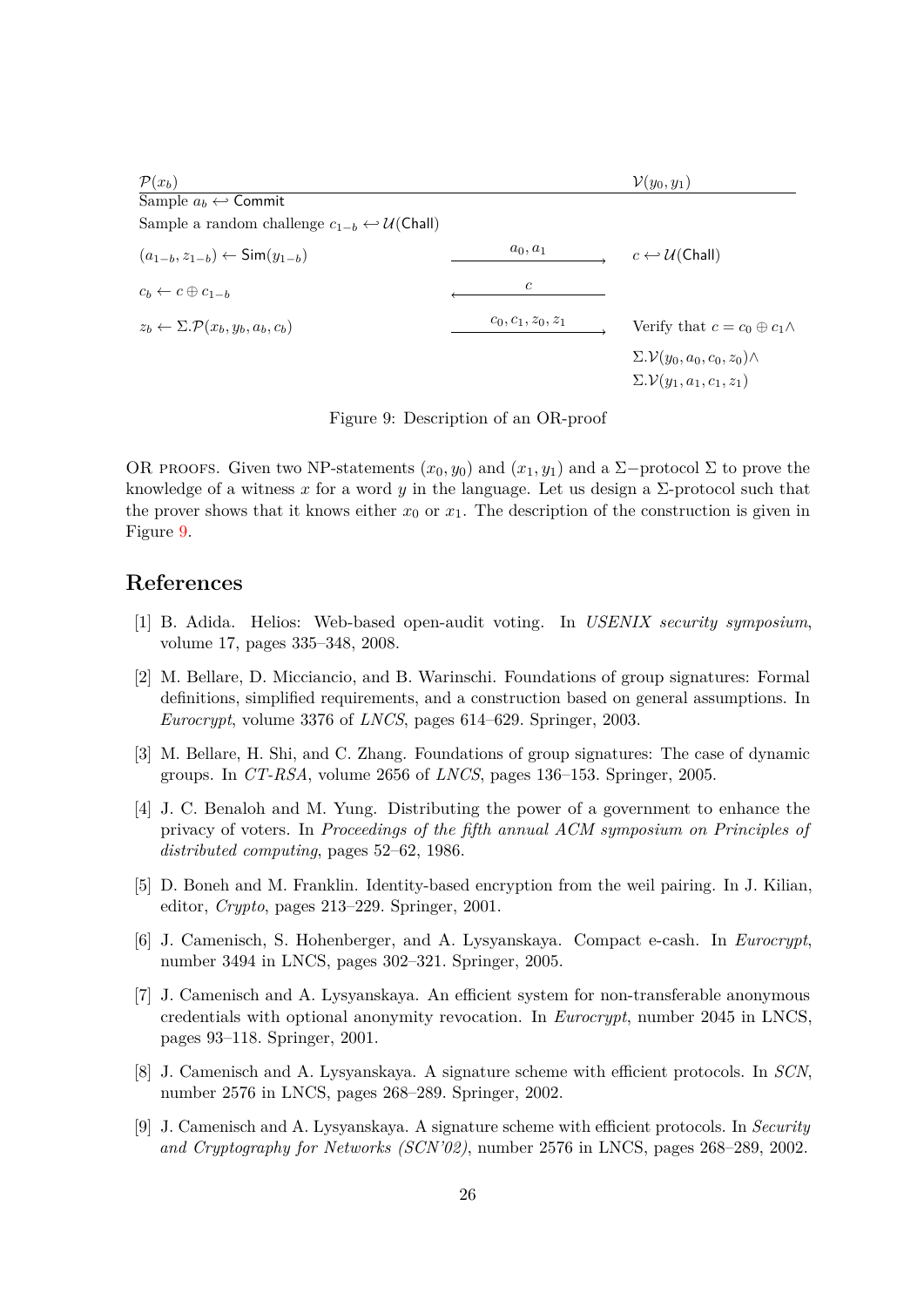- <span id="page-26-11"></span>[10] J. Camenisch and A. Lysyanskaya. A Signature Scheme with Efficient Protocols. In *SCN*, LNCS, pages 268–289. Springer, 2004.
- <span id="page-26-0"></span>[11] D. Chaum. Security without Identification: Transactions System to Make Big Brother Obsolete. 28(10):1030-1044, 1985.
- <span id="page-26-1"></span>[12] D. Chaum and E. van Heyst. Group signatures. In *Eurocrypt*, volume 547 of *LNCS*, pages 257–265. Springer, Springer, 1991.
- <span id="page-26-14"></span>[13] D. L. Chaum. Untraceable electronic mail, return addresses, and digital pseudonyms. *Commun. ACM*, 24(2):84–90, feb 1981.
- <span id="page-26-12"></span>[14] J. D. Cohen and M. J. Fischer. A robust and verifiable cryptographically secure election scheme. In *26th Annual Symposium on Foundations of Computer Science (sfcs 1985)*, pages 372–382. IEEE Computer Society, 1985.
- <span id="page-26-13"></span>[15] V. Cortier, D. Galindo, S. Glondu, and M. Izabachene. Election verifiability for helios under weaker trust assumptions. In *European Symposium on Research in Computer Security*, pages 327–344. Springer, 2014.
- <span id="page-26-4"></span>[16] T. ElGamal. A public key cryptosystem and a signature scheme based on discrete logarithms. *IEEE transactions on information theory*, 31(4):469–472, 1985.
- <span id="page-26-3"></span>[17] A. Fiat and A. Shamir. How to prove yourself: Practical solutions to identification and signature problems. In A. M. Odlyzko, editor, *Crypto*, pages 186–194. Springer, 1986.
- <span id="page-26-15"></span>[18] A. Fujioka, T. Okamoto, and K. Ohta. A practical secret voting scheme for large scale elections. In *International Workshop on the Theory and Application of Cryptographic Techniques*, pages 244–251. Springer, 1992.
- <span id="page-26-2"></span>[19] A. Kiayias and M. Yung. Group signatures with efficient concurrent join. In *Eurocrypt*, number 3494 in LNCS, pages  $198-214$ . Springer, 2005.
- <span id="page-26-10"></span>[20] A. Kiayias and M. Yung. Secure scalable group signature with dynamic joins and separable authorities.  $1(1):24-45$ , 2006.
- <span id="page-26-8"></span>[21] B. Libert, S. Ling, F. Mouhartem, K. Nguyen, and H. Wang. Signature schemes with efficient protocols and dynamic group signatures from lattice assumptions. In *Asiacrypt*, 2016.
- <span id="page-26-7"></span>[22] B. Libert, F. Mouhartem, T. Peters, and M. Yung. Practical "signatures with efficient protocols" from simple assumptions. In *AsiaCCS*, pages 511–522. ACM, 2016.
- <span id="page-26-5"></span>[23] B. Libert, T. Peters, M. Joye, and M. Yung. Linearly Homomorphic Structure-Preserving Signatures and Their Applications. In *Crypto*, LNCS, pages 289–307. Springer, 2013.
- <span id="page-26-6"></span>[24] B. Libert, T. Peters, and M. Yung. Short group signatures via structure-preserving signatures: Standard model security from simple assumptions. In *Crypto*, volume 9216 of *LNCS*, pages 296–316. Springer, 2015.
- <span id="page-26-9"></span>[25] T. P. Pedersen. Non-Interactive and Information-Theoretic Secure Verifiable Secret Sharing. In *Crypto*, pages 129–140. Springer, 1991.